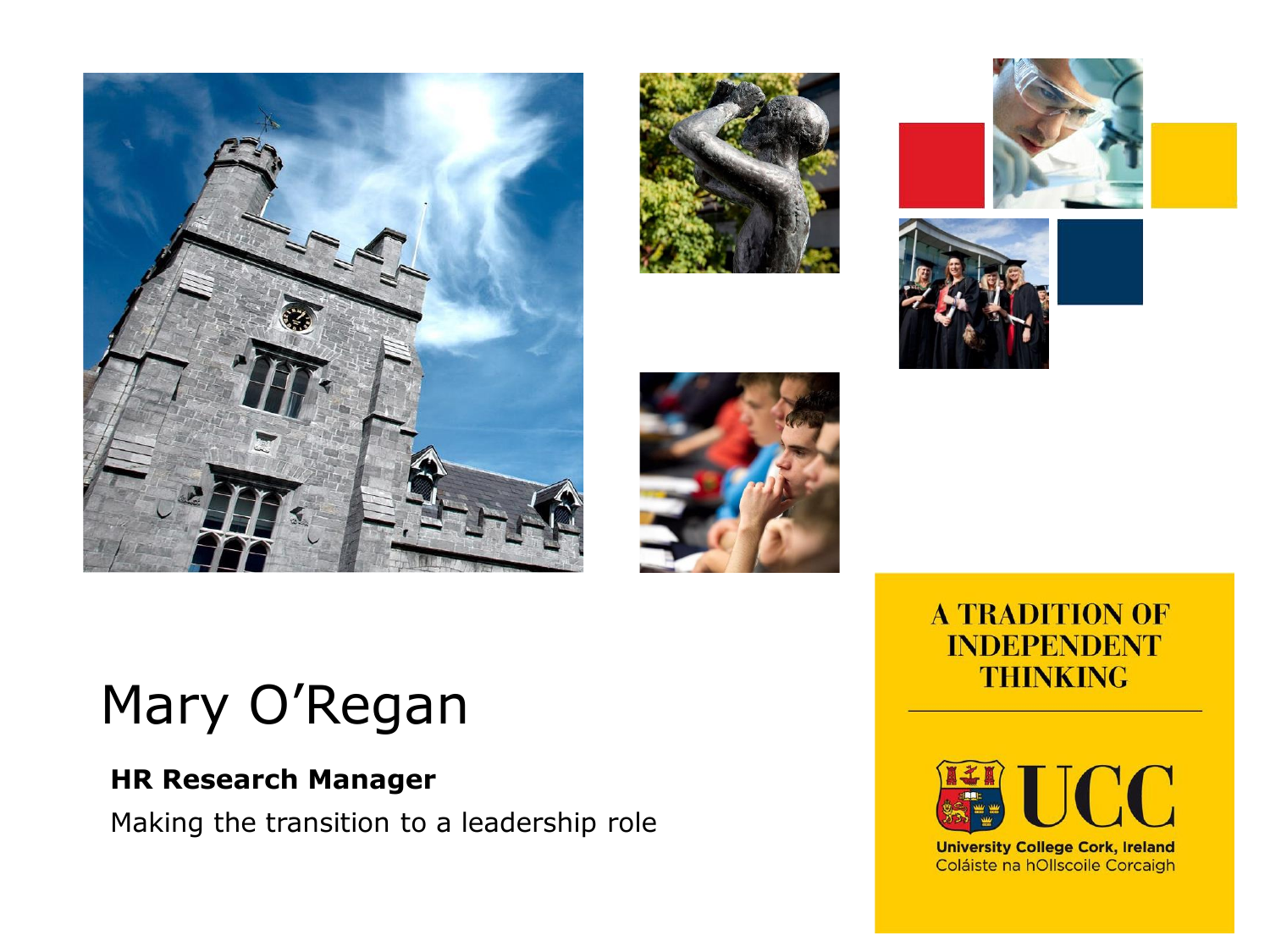## **The session will cover**

- Transition to a Research Leadership Role
- Different Leadership Styles





HR EXCELLENCE IN RESEARCH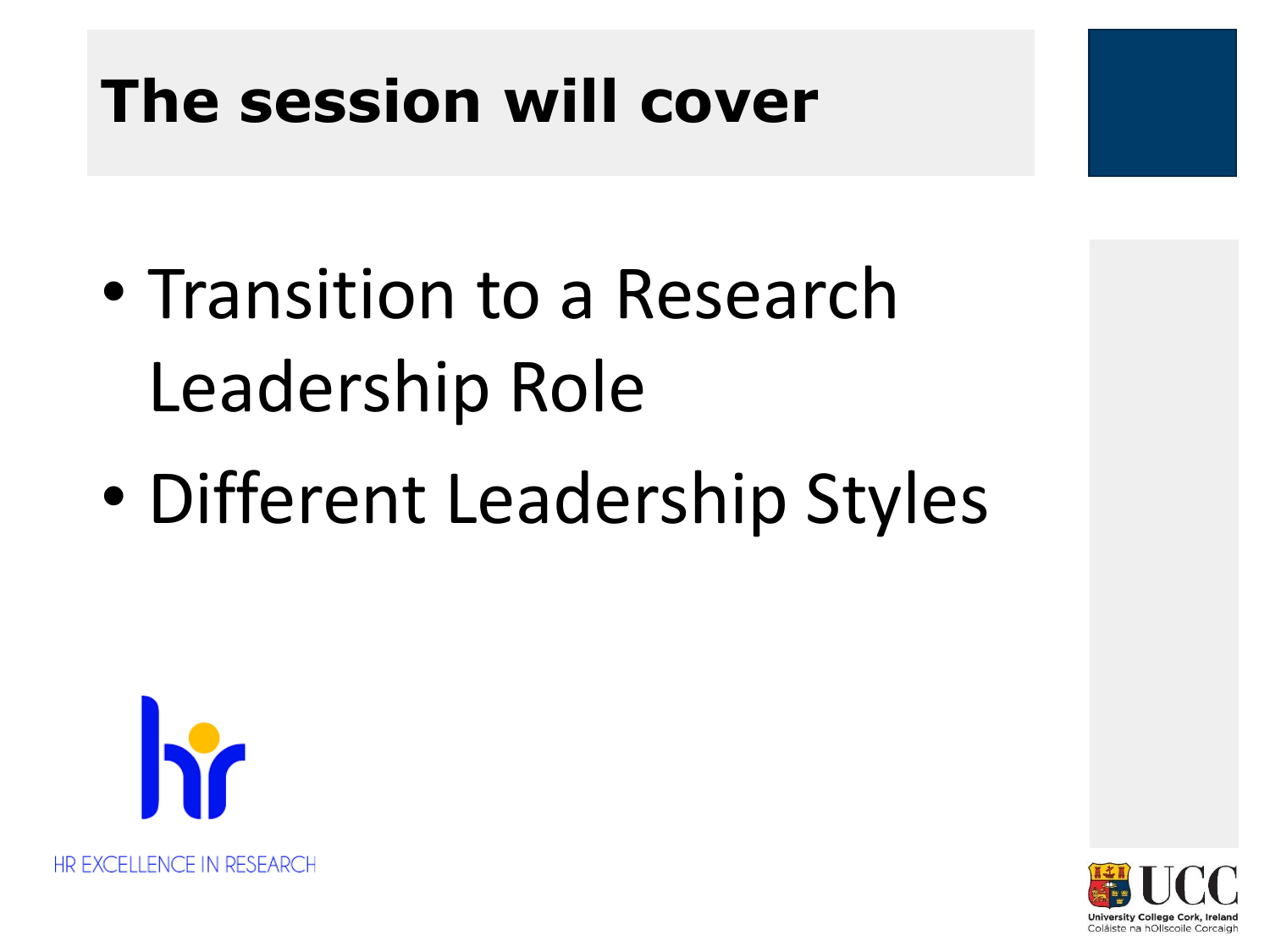### Transition to a Leadership Role



Leadership skills and abilities are critical to enable Universities to adapt, innovate, and attract and retain talent.



Leadership skills are also key capabilities for survival in the complex and competitive research environment.

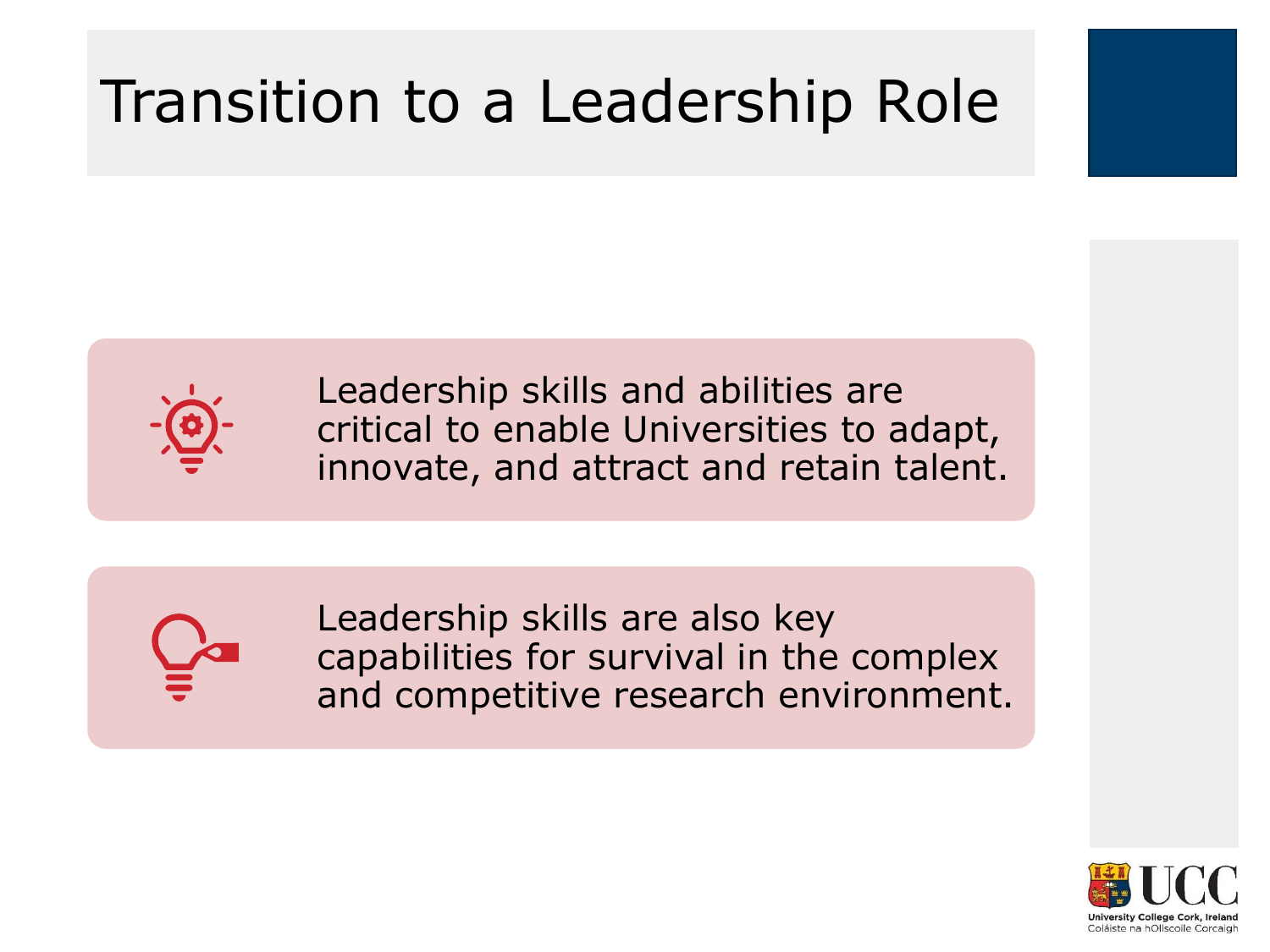## Transition to a Leadership Role



Traditionally research roles are defined by two main stages: PhD and Post PhD.



The PhD student will not usually decide their exact career path for at least four years (end of PhD).



Most research staff learn management and leadership skills in "real time" within the professional environment.

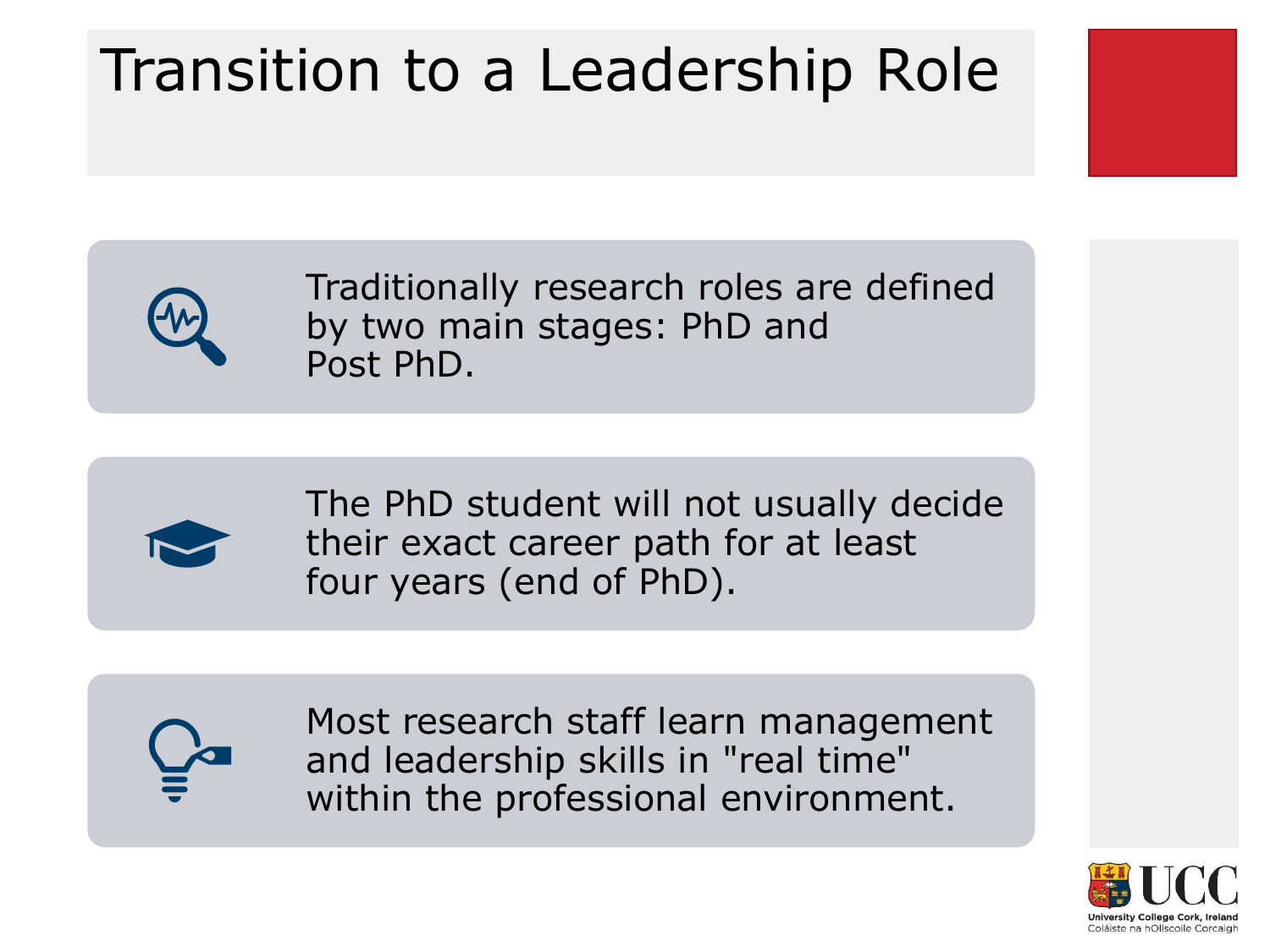



You must make choices. Do you embrace the new role with all the new challenges?



Do you revert to your old ways and return to a pure research role?

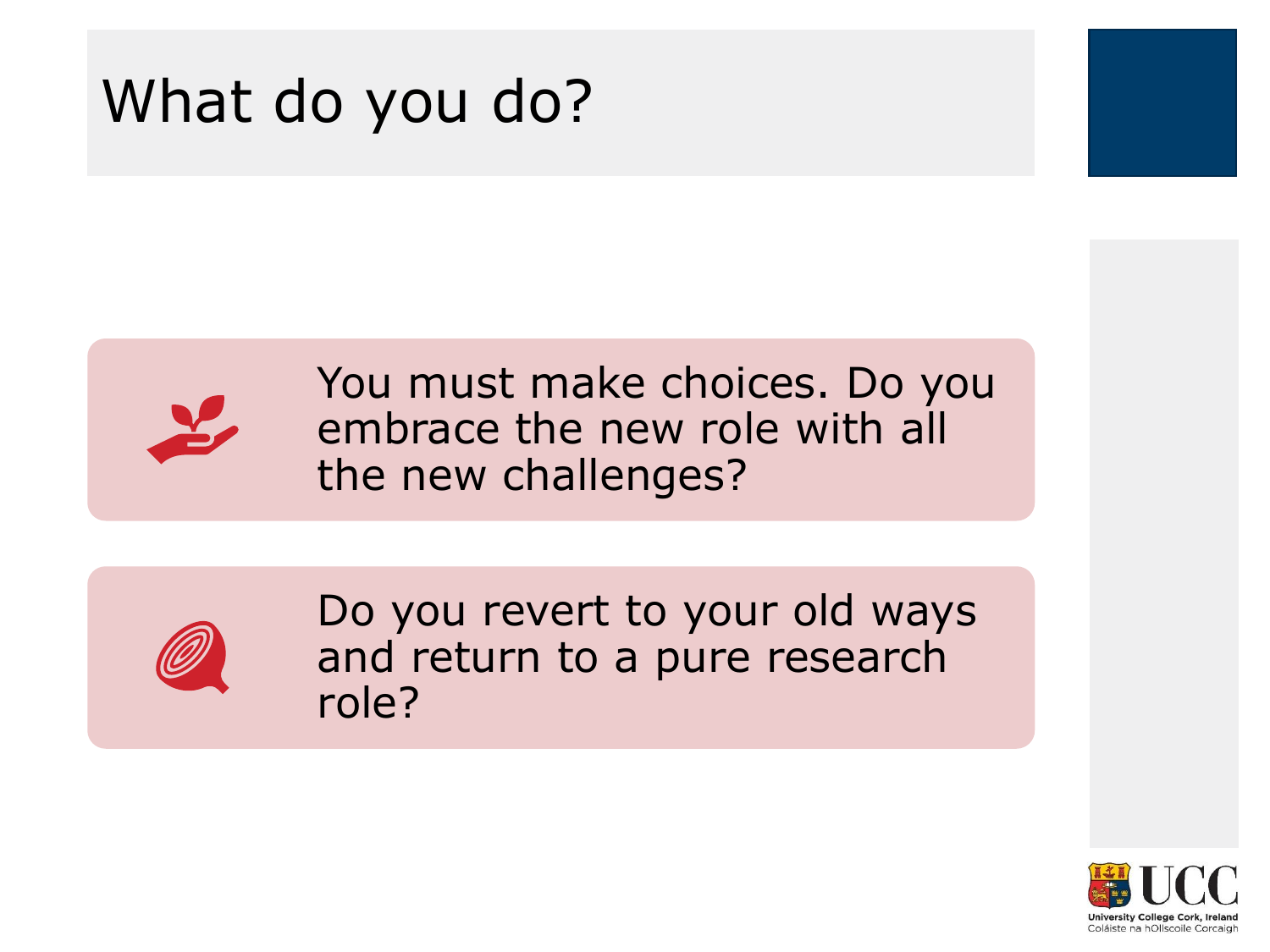#### Where to begin



**Culture** – (Do you understand the current culture? **Politics**?)



**Team** – (Do you know your team's capabilities?)



**Yourself** – (Have you done what it takes to get up to speed? Set boundaries?)



**Stakeholders** – (Do you understand your mandate and expectations of stakeholders (funders)?)

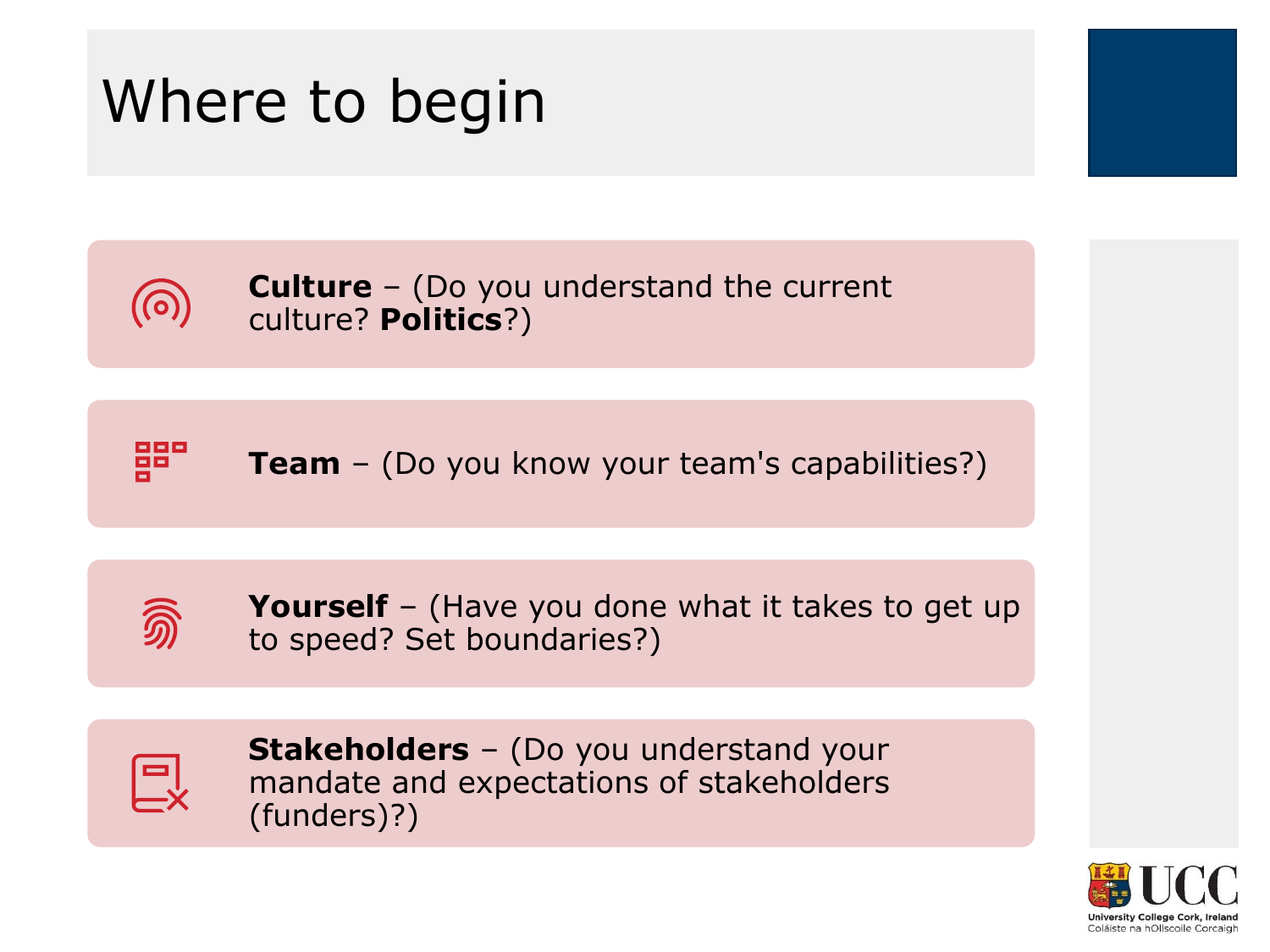### Transition to a Leadership role



**Don't move too quickly -** To be successful in transition, learn to move slowly.



**Make sure you're prepared -** To be successful in transition, learn to assess.



**Become an effective collaborator -** To be

successful in transition, learn to share ownership.

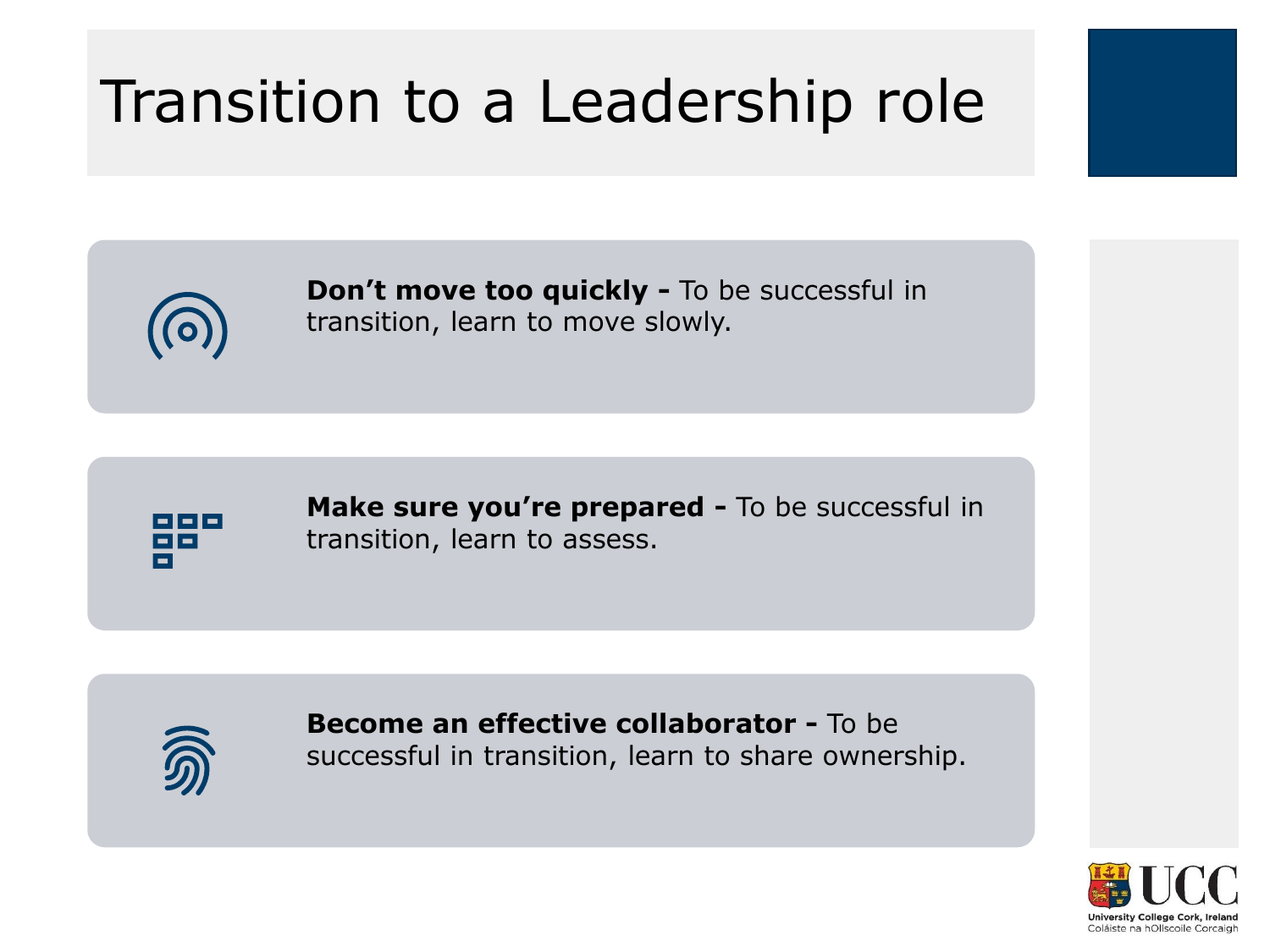### Transition to a Leadership role



**Build a comprehensive view** - To be successful in transition, know when to act.



**Lead from within:** The most successful transitional leaders must first go inward before they can be effective leading outwardly.



https://www.lollydaskal.com/leadership/how-to-successfully-transition-toa-new-leadership-role/

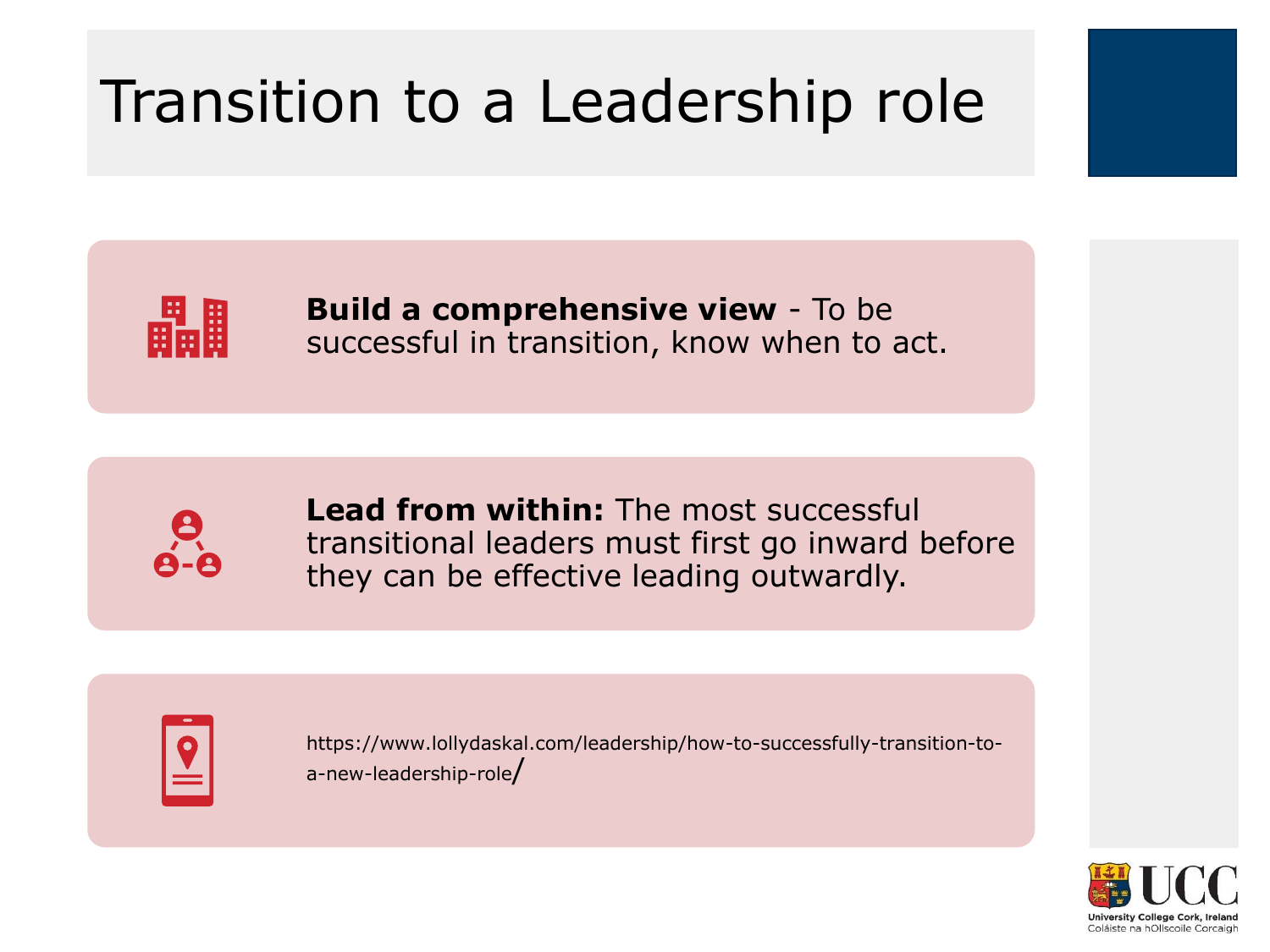#### Transition to a Leadership role: Remember…..



The experiences and skills that landed you the opportunity to transition to a leadership role may not be what allows you to succeed.



Be clear about what you won't do, not just what you will. Successful leaders are 1.8 times more likely than others to communicate explicit ideas about what to **stop**, not just about what to start.

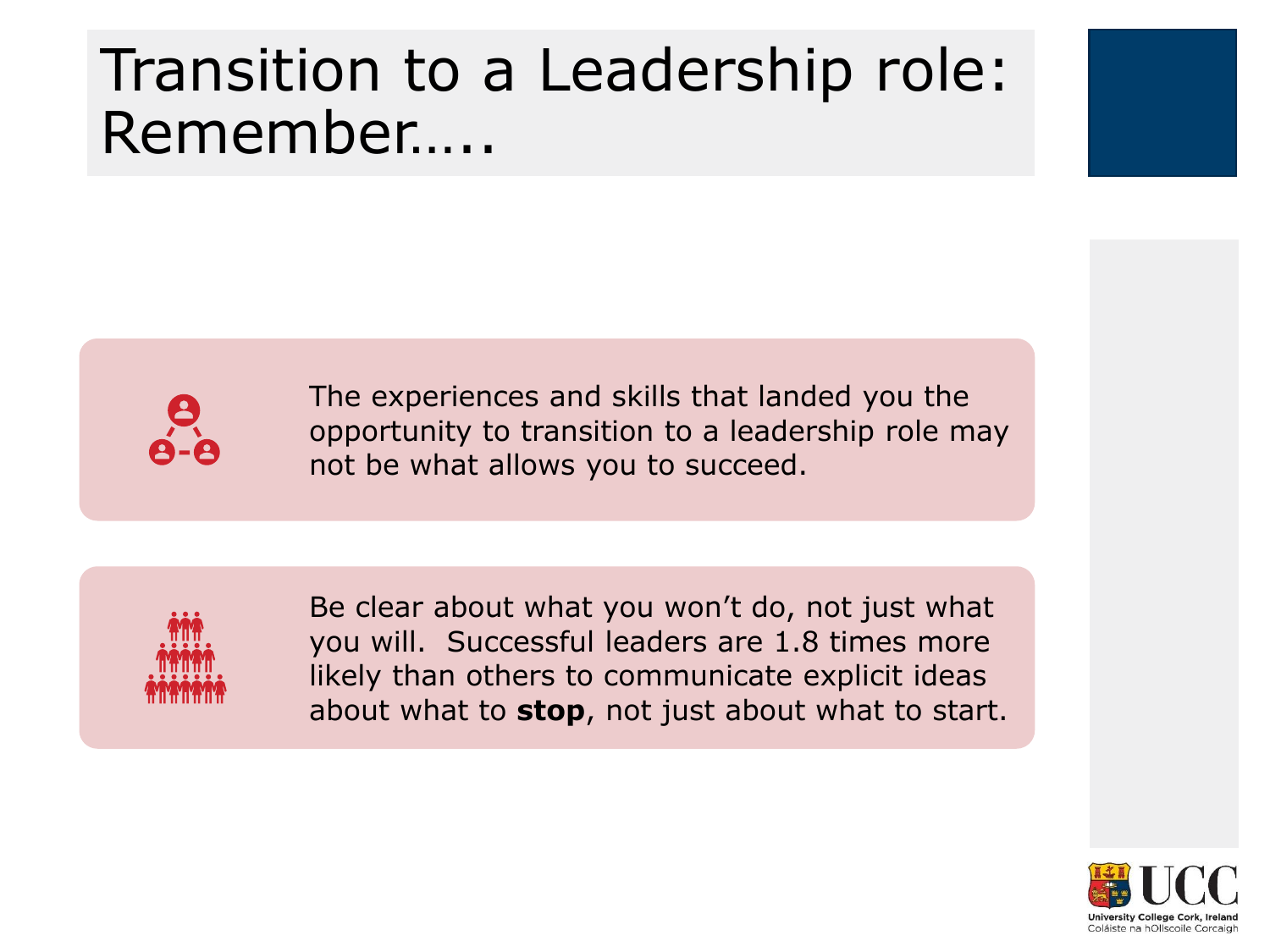#### Give yourself time….



92% of external and 72% of internal hires take far more than 90 days to reach full productivity.



62% of external and 25% of internal hires admit that it took them at least six months to have real impact.

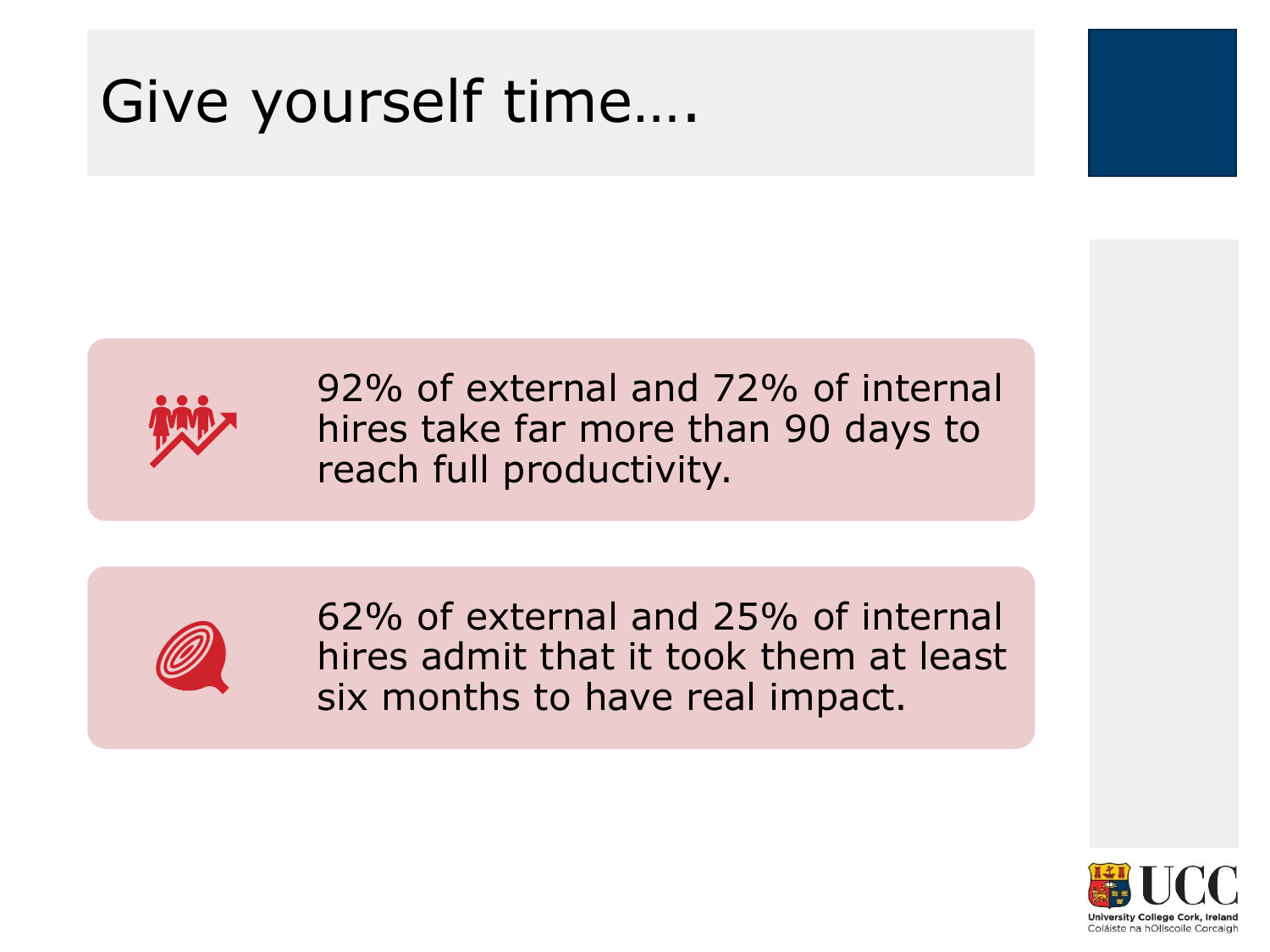#### Some guidelines

Identify your own **leadership style** and make it clear to everyone what you stand for, what's important to you and what you will not tolerate. Allow others to get to know you—make it personal and inspirational.

**Avoid power trips**. Treat your new leadership position with respect and work humbly on being able to adapt, transform and do what is right for your team.

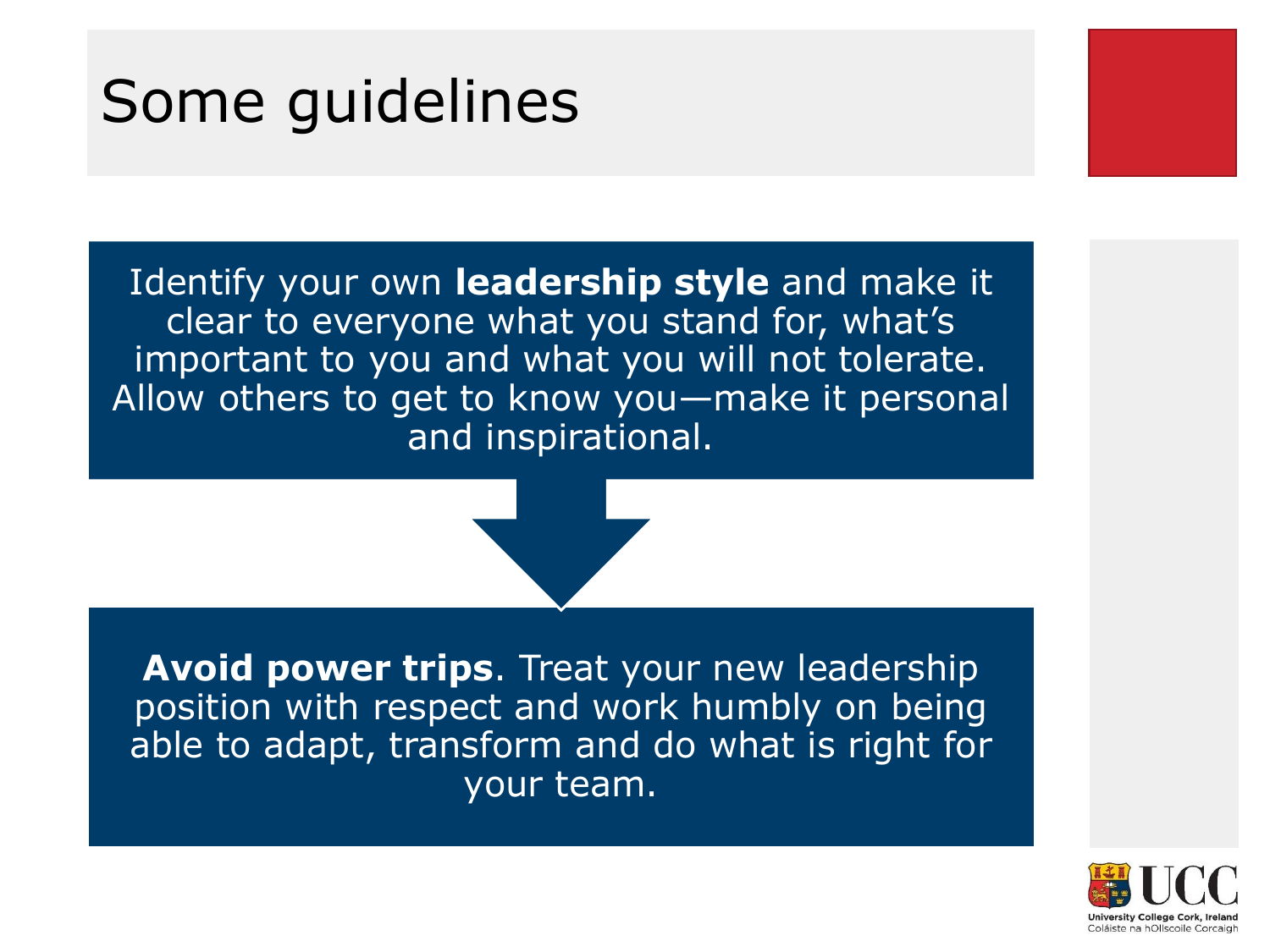#### Some guidelines

**Communicate** who you are - Those who don't know what you stand for will find it hard to follow your lead.



**Trust** your new team. When you become a leader, you may inherit a team that you may not have had a hand in selecting.



**Give them a chance** to align with you and start building trust.

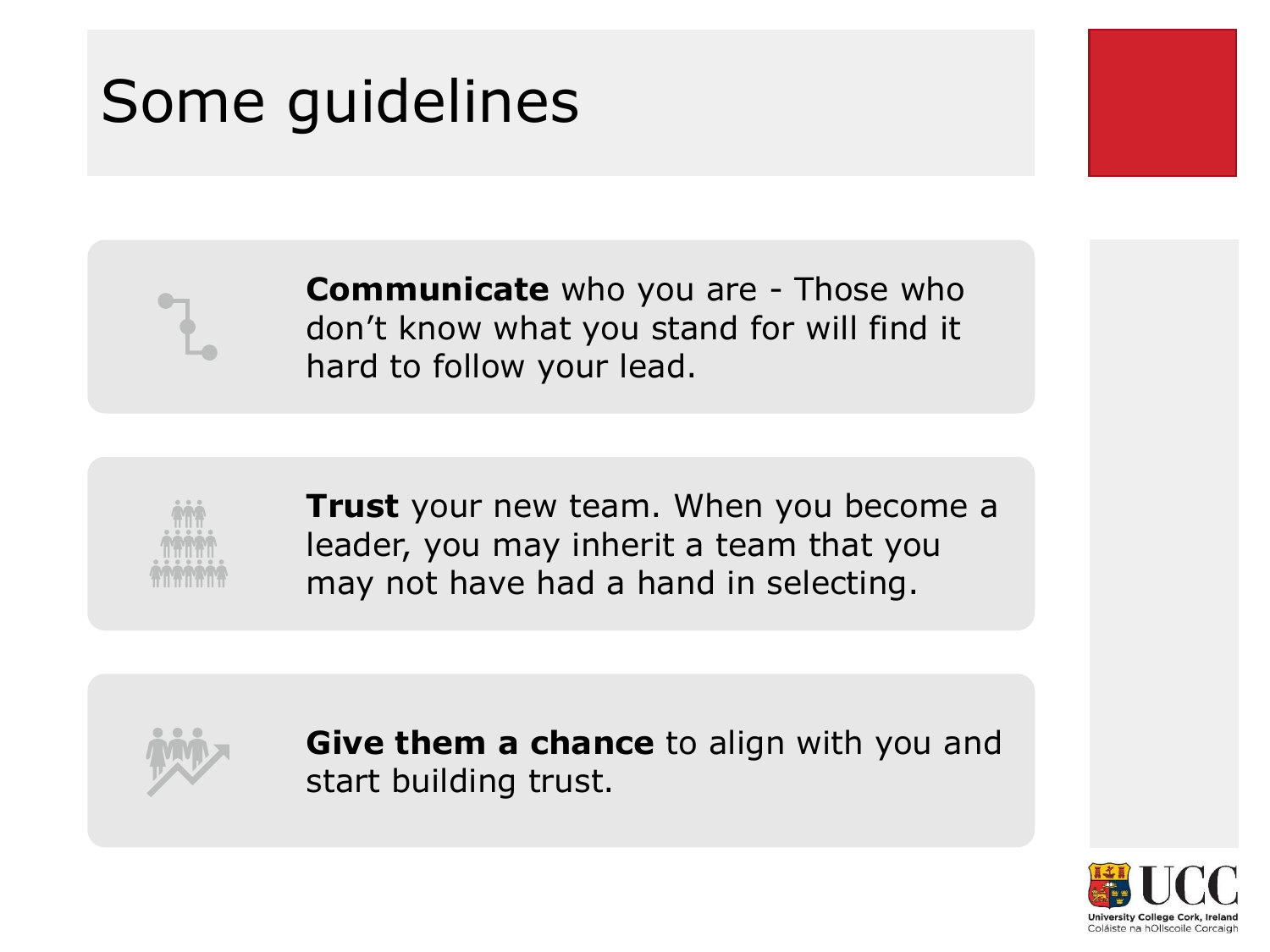#### Some guidelines



Identify your **priorities**. Show others what's most important to you by identifying the priority areas to improve the research and sustainability of the team.



Start by dividing your priorities into **shortand long-term** goals. Share it and let your people know what you expect from them and from yourself.



**Be impact-driven, not calendar-driven**.

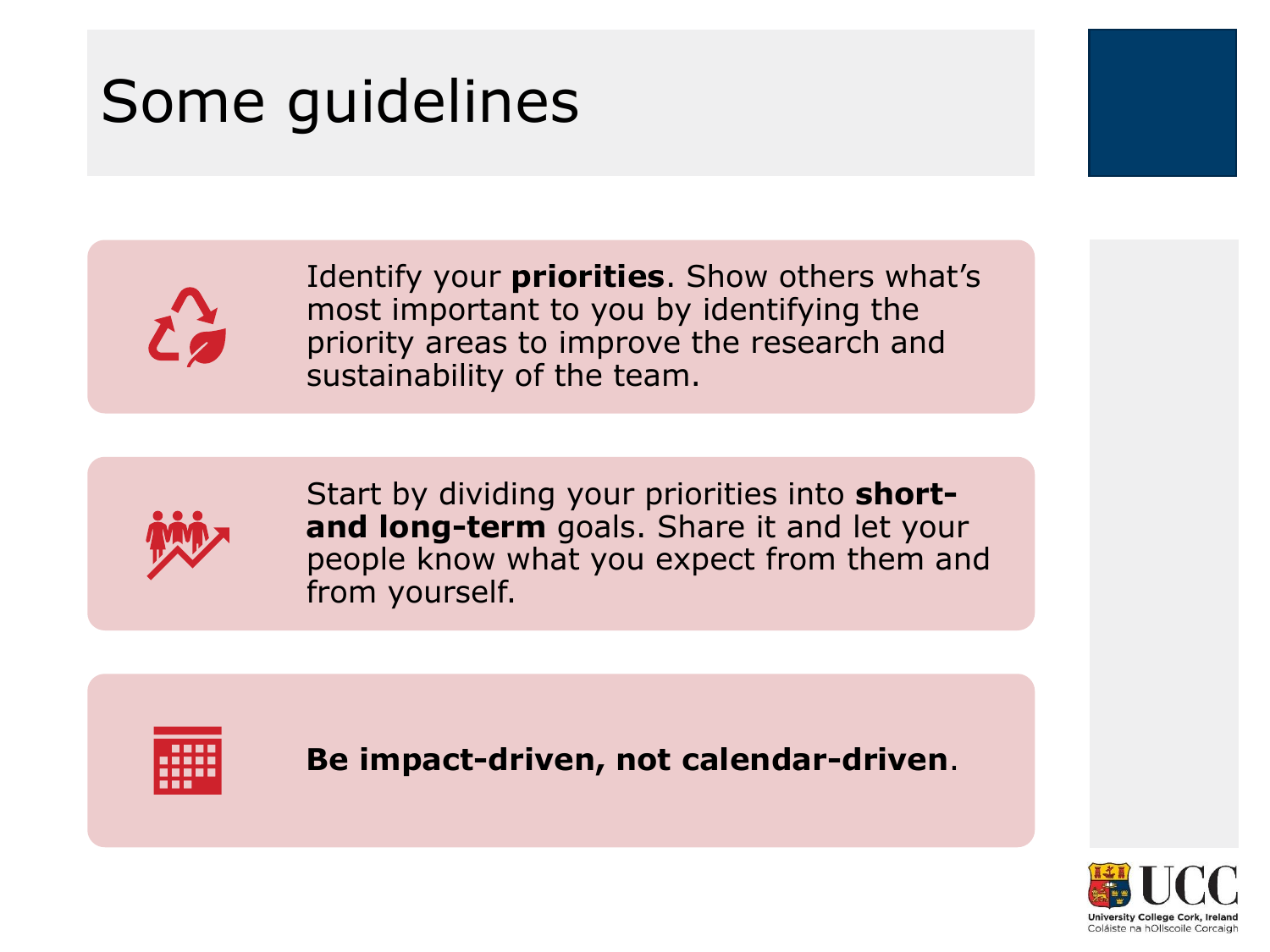### Transition to Principal Investigator

#### **What to expect?**

- *As a postdoc, you are responsible for yourself and maybe one or two students, but there is always someone taking care of the final things, and then from one day to the other, you are responsible for other people, money, students, and so on….*
- *The freedom to pursue your own ideas, running your lab how you want, and gaining more recognition—come with new responsibilities and challenges*

**Please identify these responsibilities and challenges**

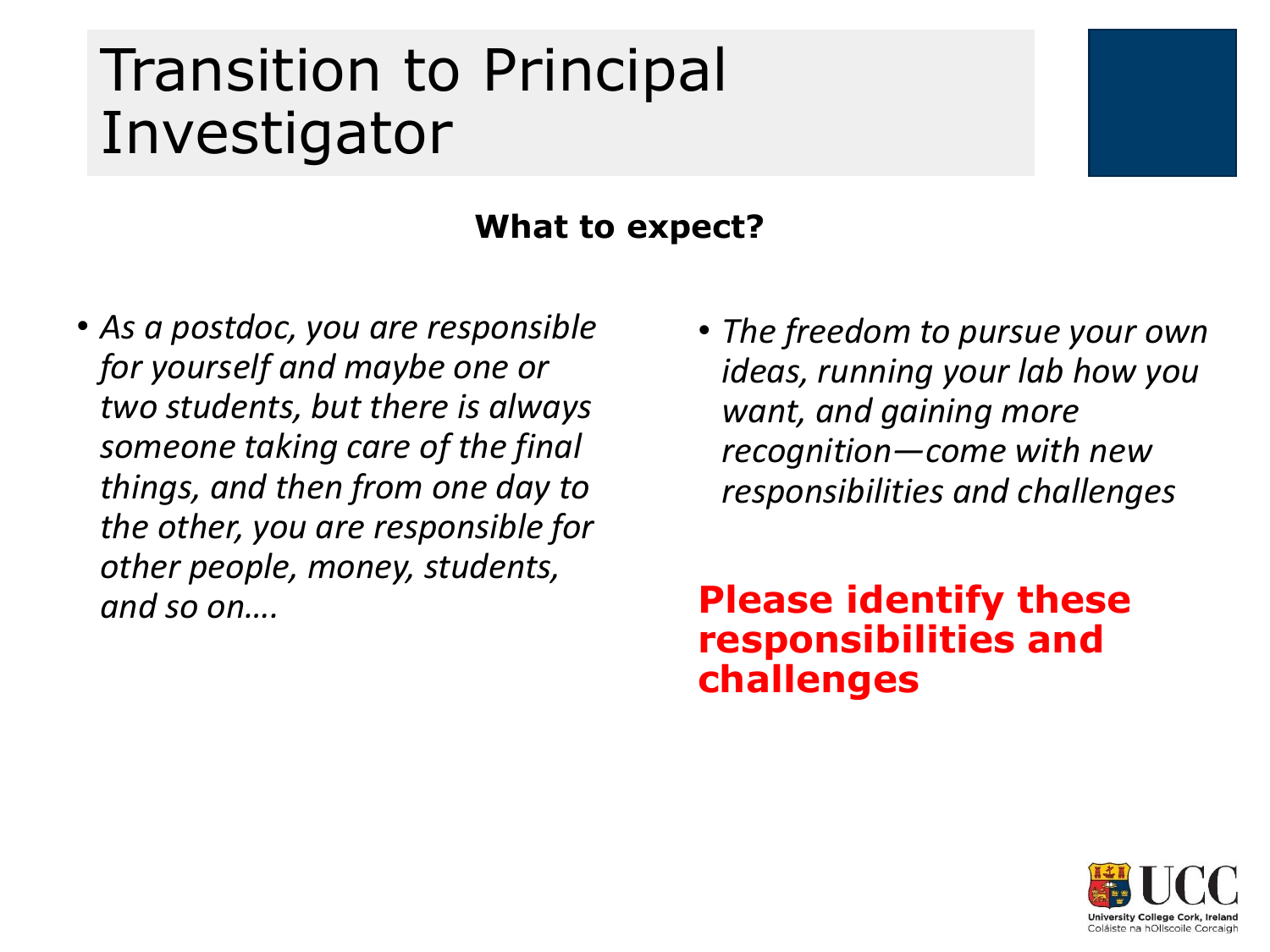### As PI your Priorities within your Group

Funding your Research

Advancing your Research



 $\omega$ 

Communicating your Research



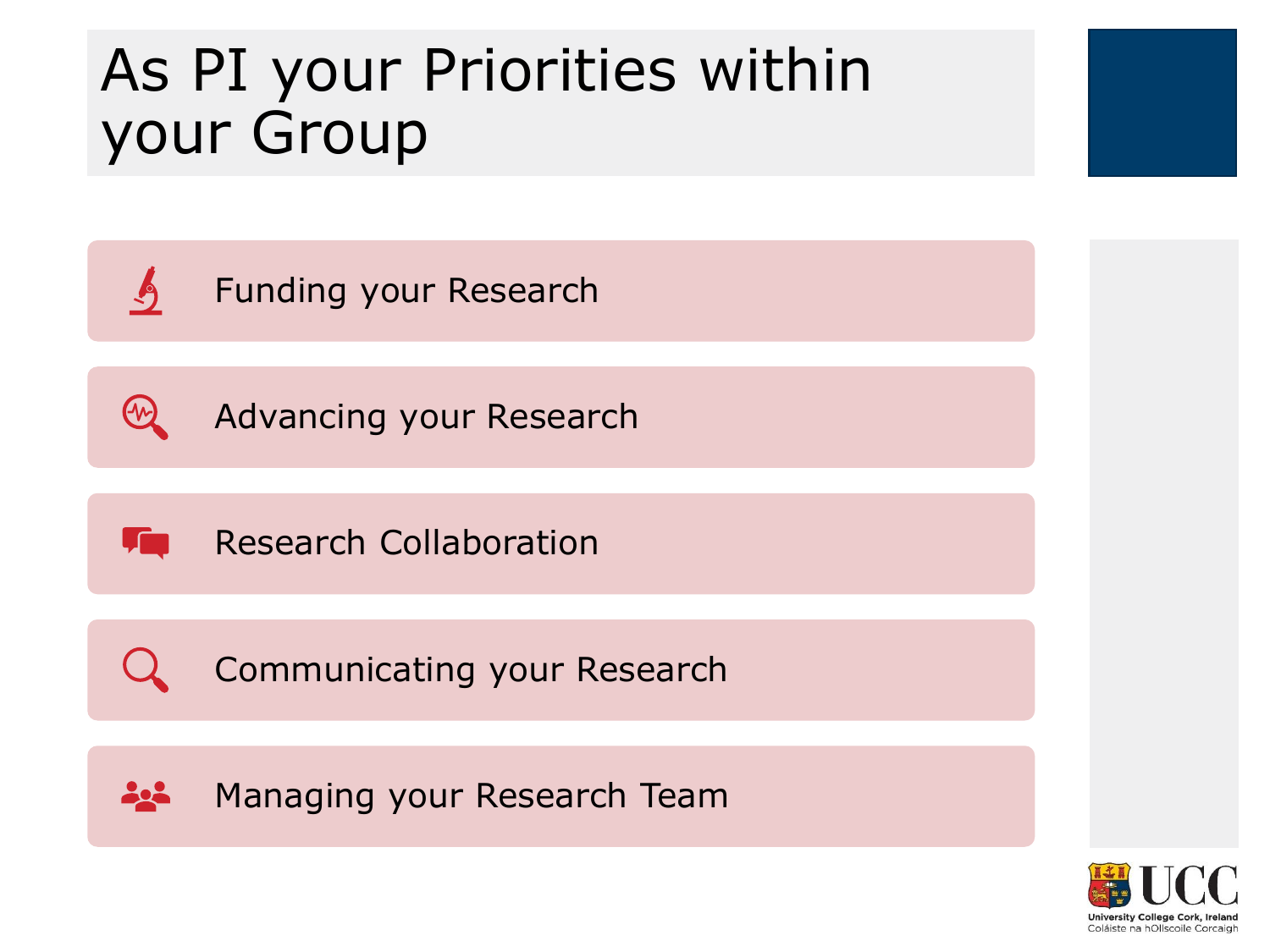### Priorities within the Organisation and Beyond….

Policy of Organisation rth.

 $\frac{9}{6.8}$ Politics within the organisation

ģ. Governance – chain of command





Administration – Hiring, Accounts, Equipment, Space, Research Quality Reviews, audits etc.

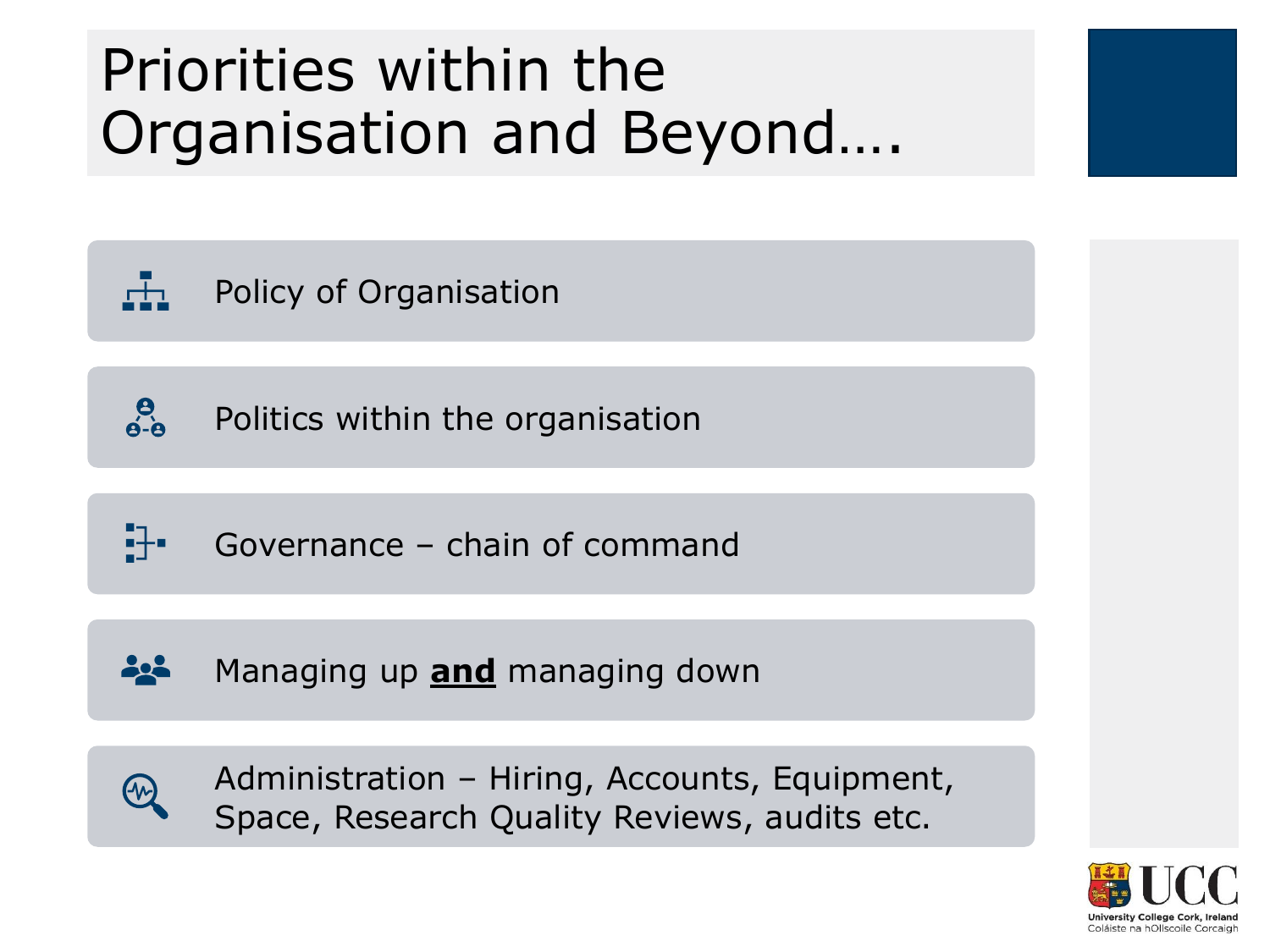#### Building Blocks: Communication



One of the most important things in leadership is that communication is key. Leaders must be able to clearly articulate their goals and expectations to their teams and stakeholders, be open to feedback, recognize the team for successes, and reassure them in failure.



[https://www.sigmaxi.org/news/keyed-in/post/keyed-in/2019/07/16/6](https://www.sigmaxi.org/news/keyed-in/post/keyed-in/2019/07/16/6-ways-to-improve-your-leadership-skills-for-research) ways-to-improve-your-leadership-skills-for-research

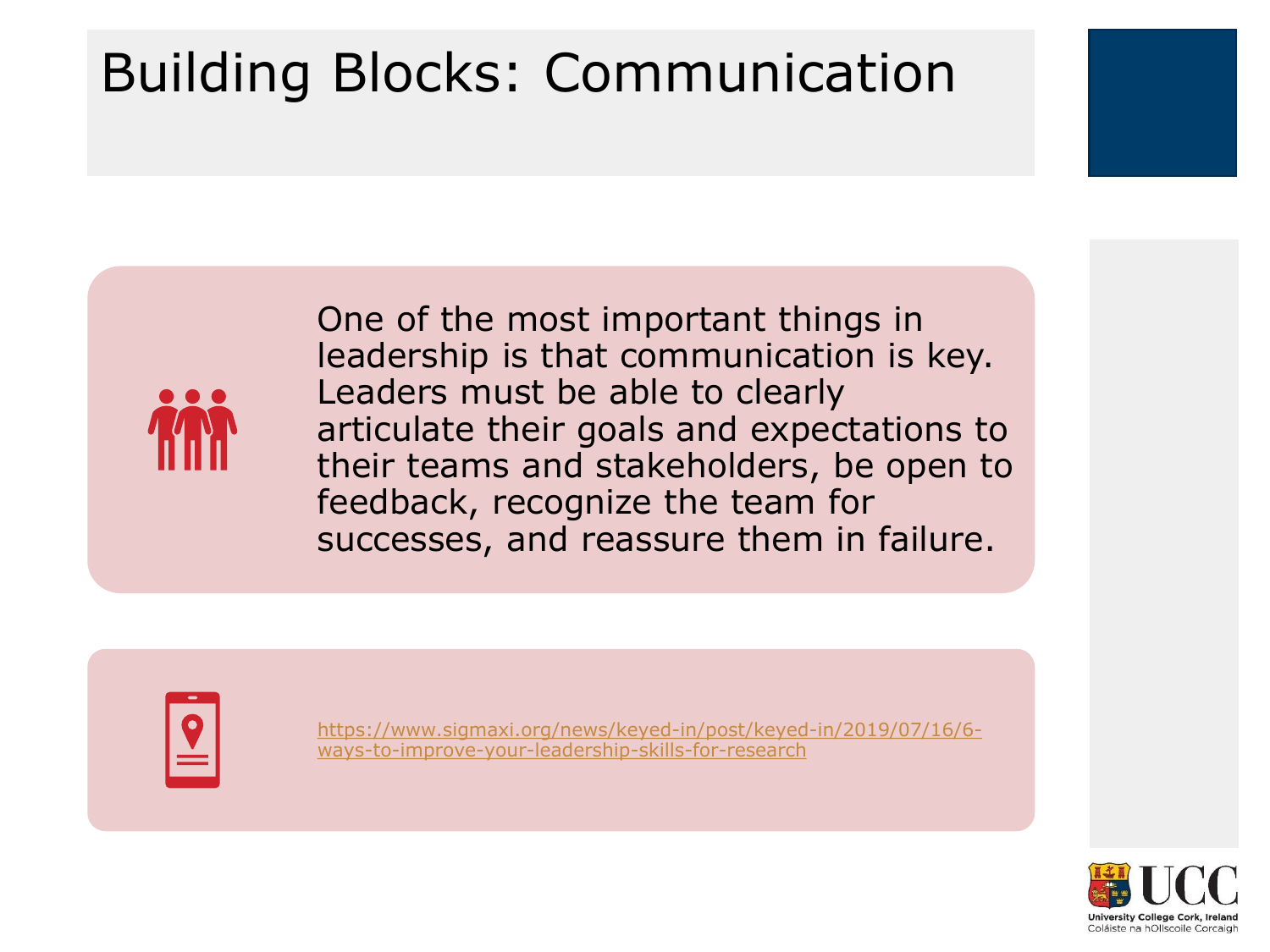#### Building Blocks: Building relationships



Relationships are about building trust with others so that you have a network that you can use to give and receive support and knowledge. Strong relationships help you work better in  $\prod$  teams and find opportunities such as jobs, funding, and mentorship.

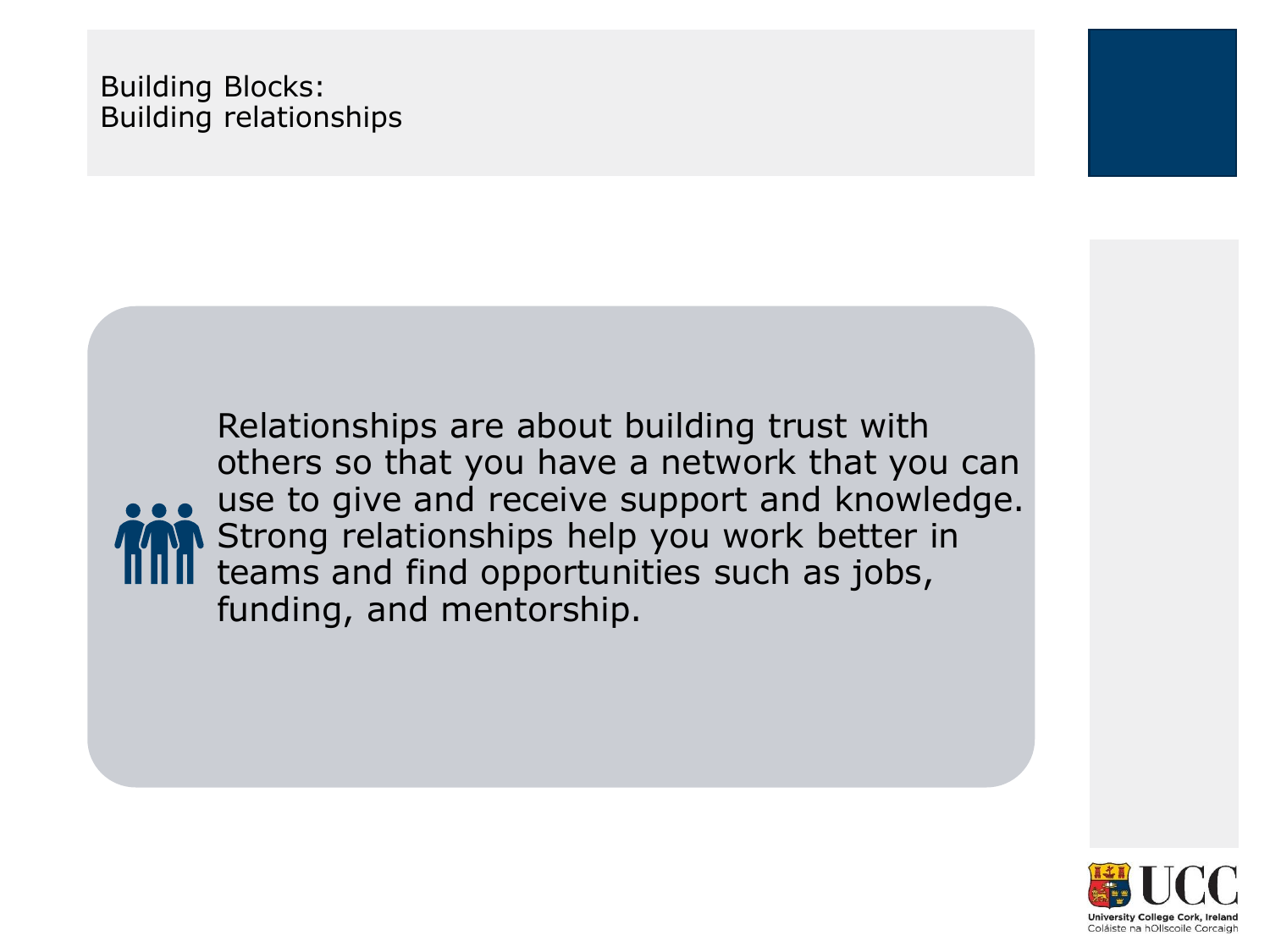#### Building Blocks: Strategic thinking





Having a plan in place that defines goals and approaches that you will take to reach those goals time-bound, measurable objectives that define the desired outcomes



**tools** that you will use to do it all ensuring that your team knows your expectations and the plan to get where you need to go

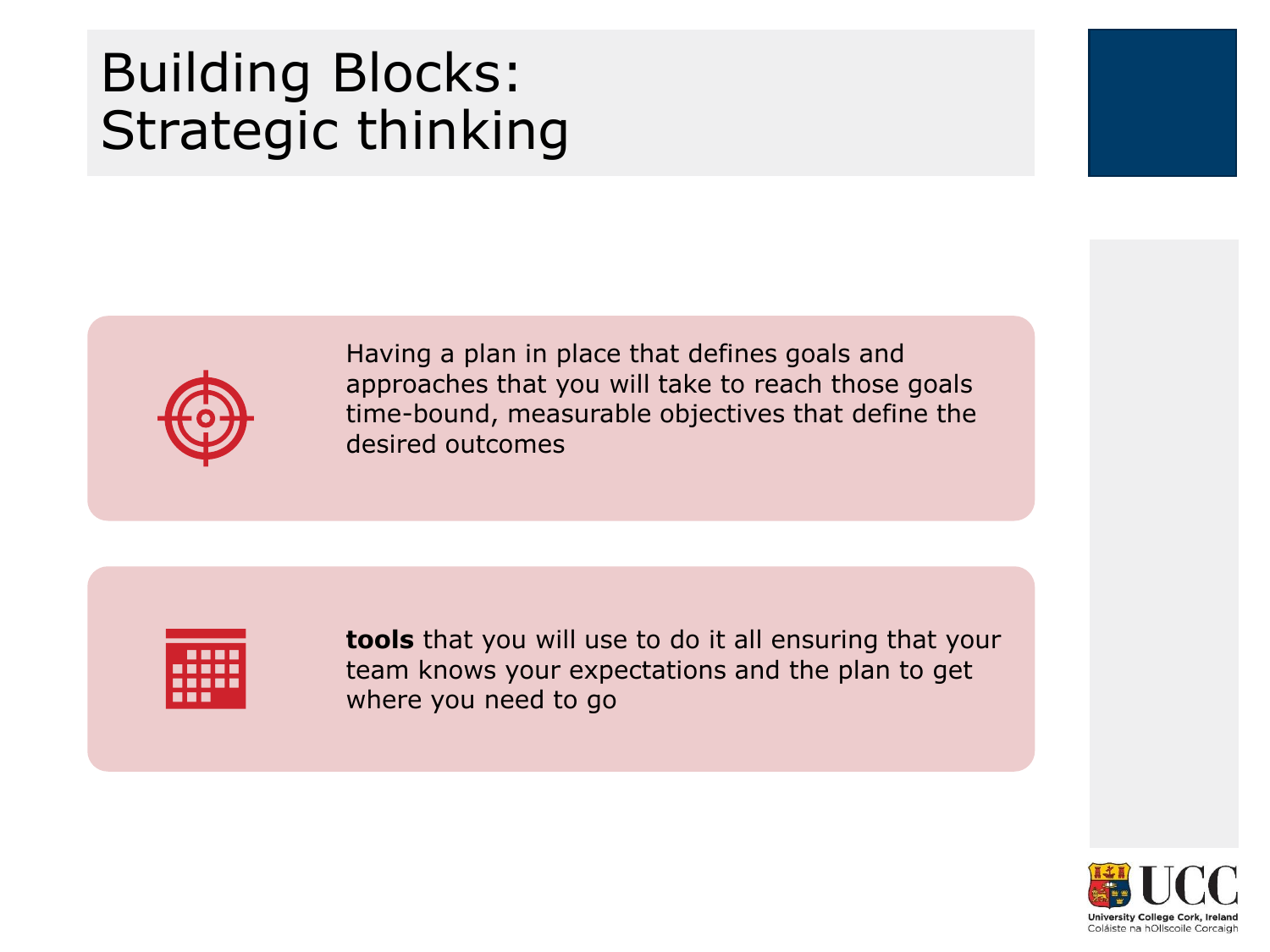## Building Blocks

#### • **Project management:**

- 1. Execution
- 2. Decision Making
- 3. Communications
- 4. Strategy Development
- 5. Team Management
- 6. Research Acumen
- 7. Technical Competence
- 8. Critical thinking
- 9. Leadership

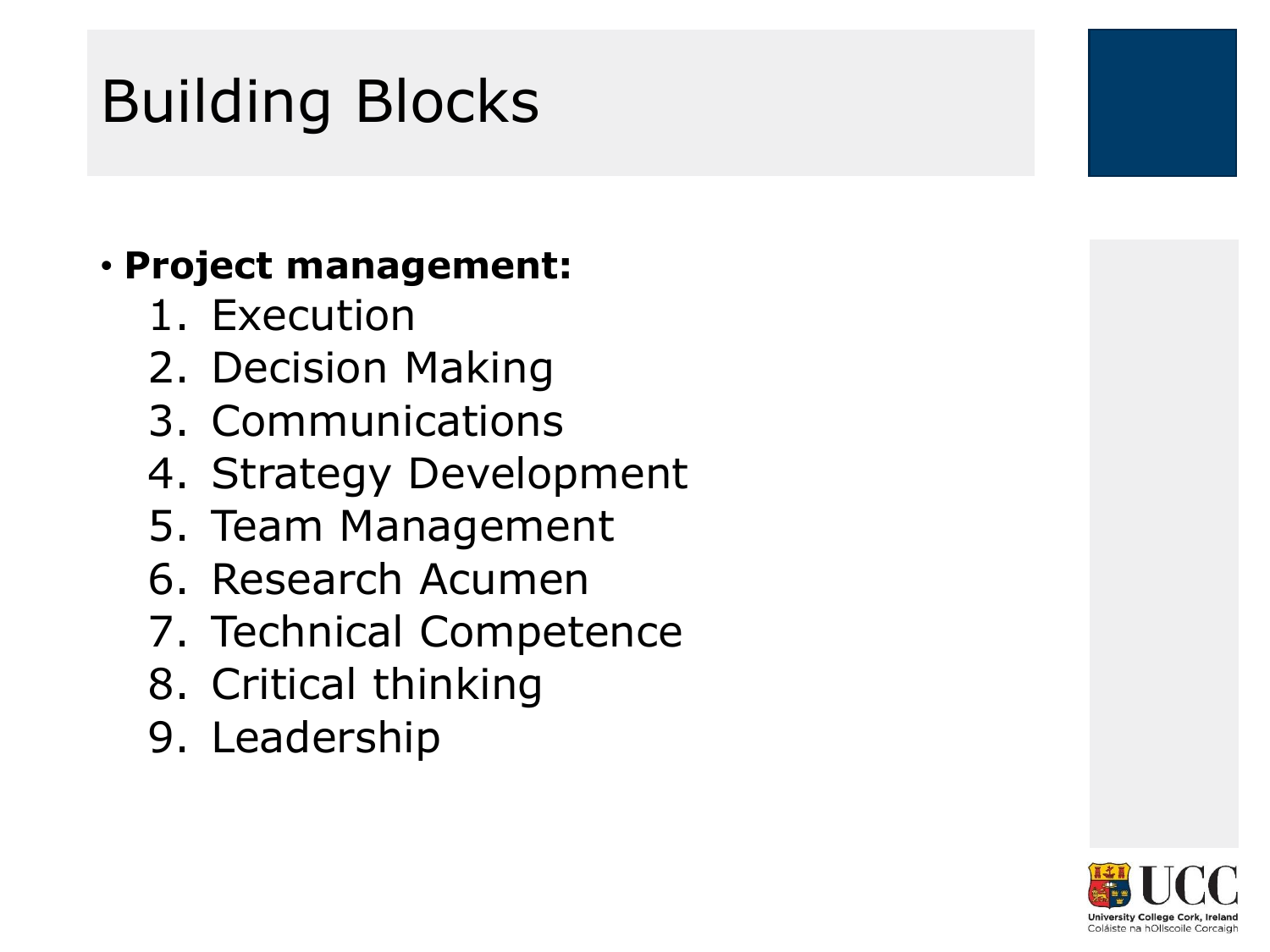### Questions for later





Where to find sources of info on expectations of research team leaders in UCC?

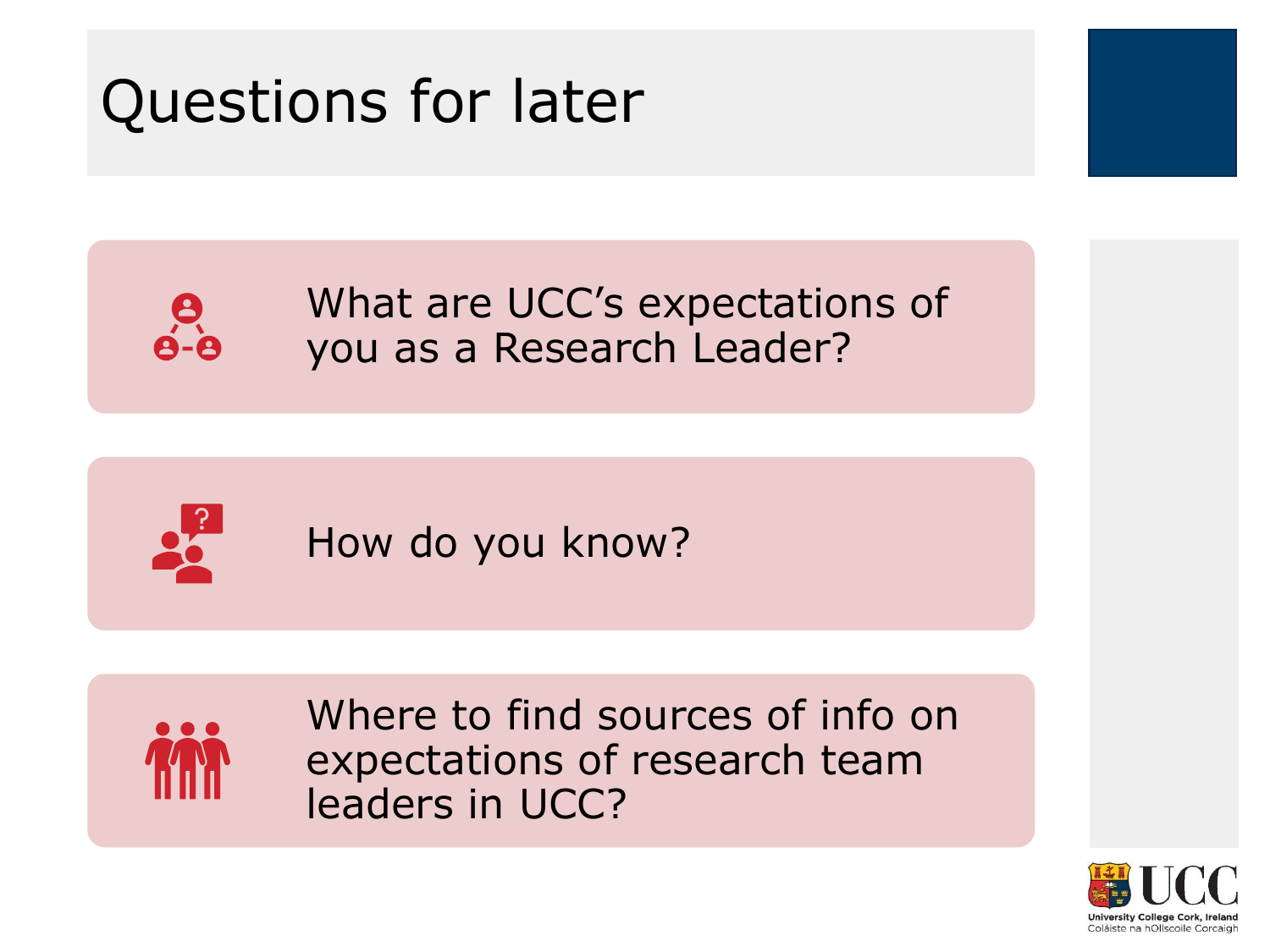

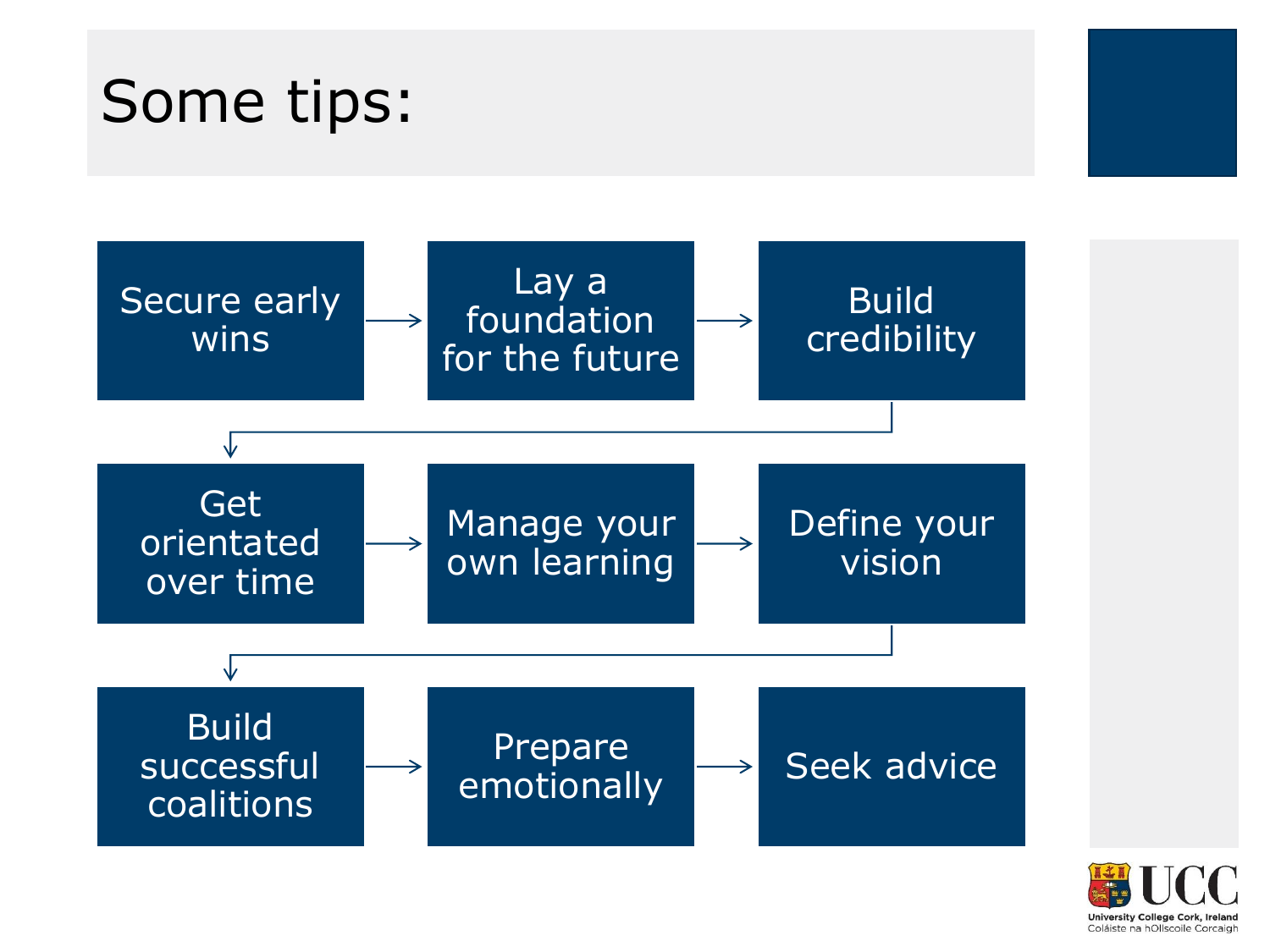### Manager v's Leader

| A manager                     | A leader                     |
|-------------------------------|------------------------------|
|                               |                              |
| Administers                   | Innovates                    |
| <b>Maintains</b>              | Develops                     |
| Imitates                      | Originates                   |
| Focuses on systems/structures | Focuses on people            |
| Relies on control             | Inspires trust               |
| Has a short-range view        | Has a long-range perspective |
| Asks how and when?            | Asks what and why?           |
| Looks at the bottom line      | Looks at the horizon         |
| Accepts status quo            | Challenges status quo        |
| Does things right             | Does the right things        |



www.vitae.ac.uk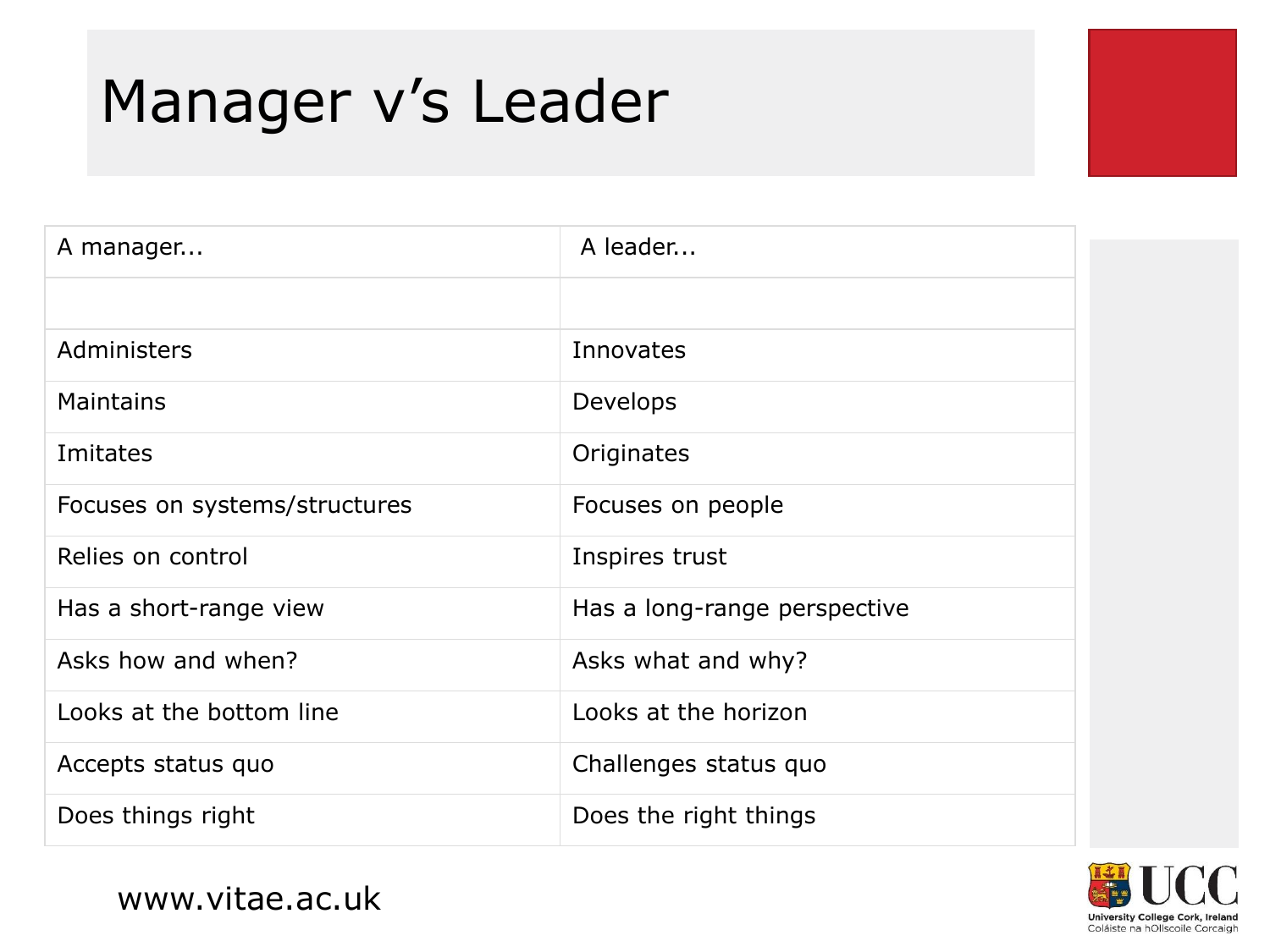#### Development Plan



Your plan for your own development might include some or any of the following:



**Opportunity awareness**: gain a wider knowledge of the academic sector to identify, create, investigate and seize areas for personal and professional development. Identify possible sources of information and support within your institution



**Decision making:** understand your personal priorities and constraints (internal and external), so that each developmental opportunity and career step can be made following an informed decision. You need to be able to match these to your core skills, knowledge, values and motives, etc.

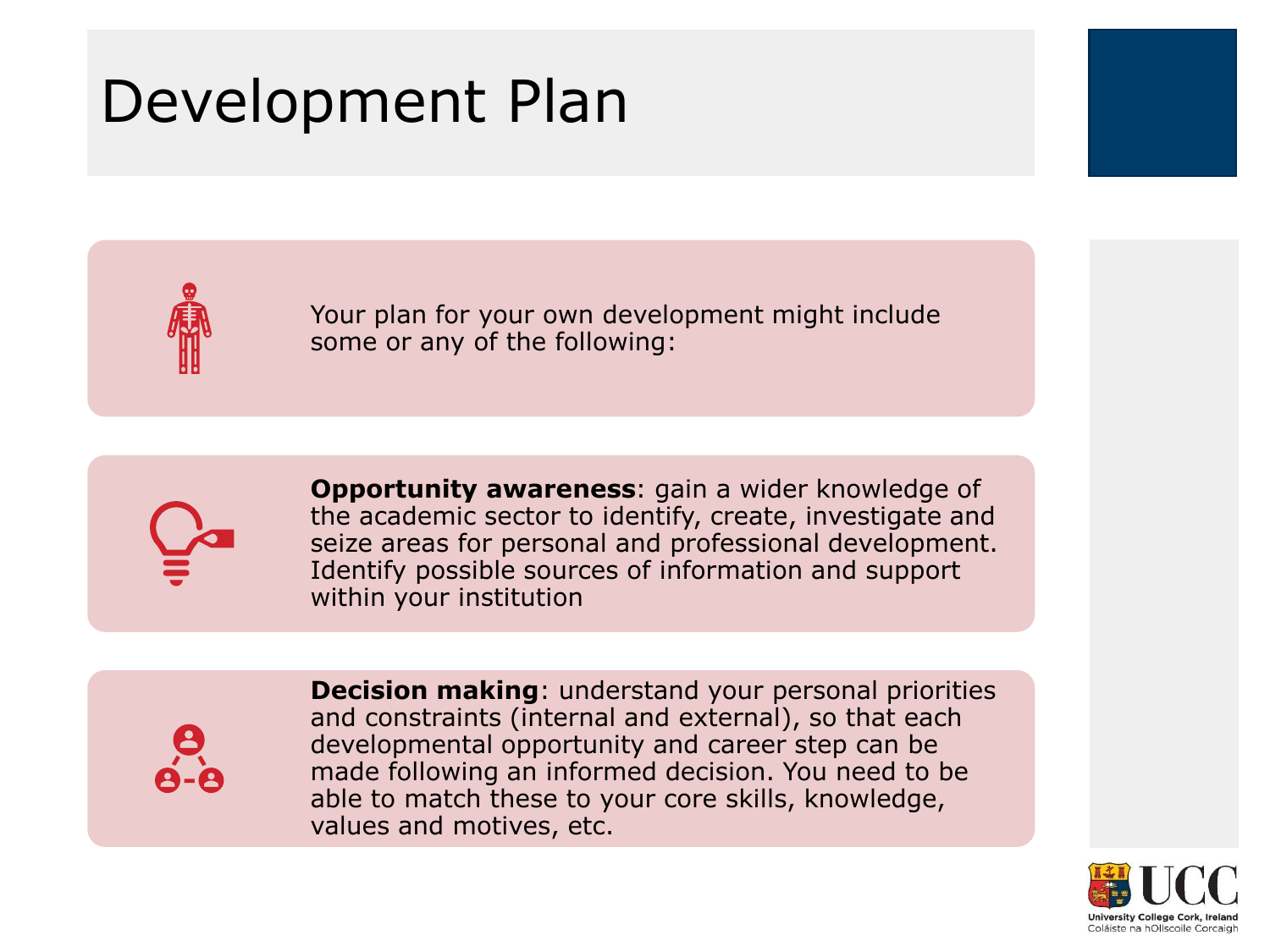### Development Plan



**Networking**: develop networks of contacts. You should be able to define, develop and maintain a support network for advice and information



**Self presentation and promotion**: define and promote your own agenda. Promote your own strengths in a convincing way



**Goal setting and action planning**: move your career forward in a structured way through planning and implementing an effective course of action, organising time effectively and preparing contingency plans.

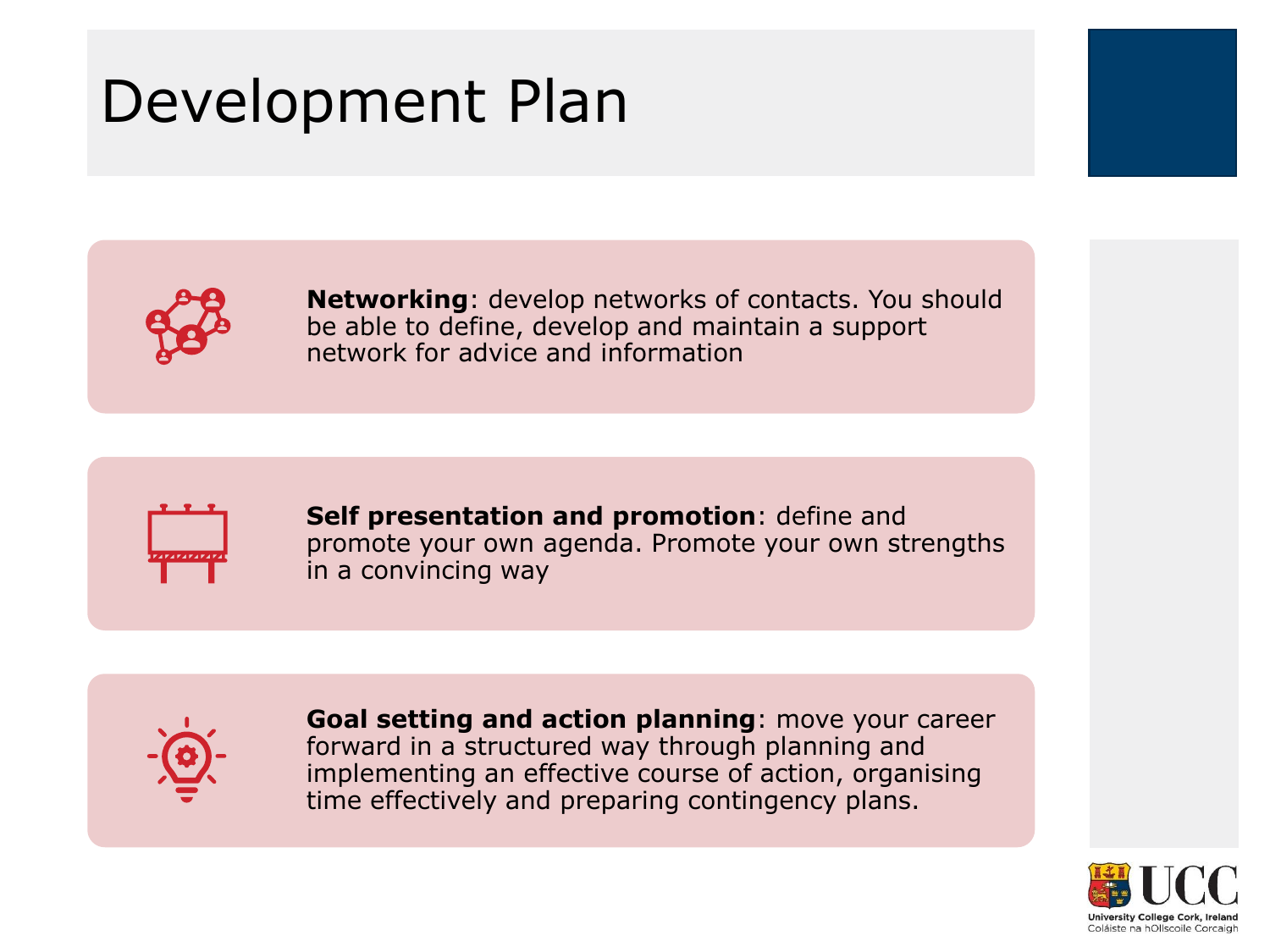#### Leadership Styles – What's Yours?

R Tannenbaum and W H Schmidt, 'How to Choose a Leadership Pattern'





Sell – Be in control



Consult – Others opinions count



Empower – allow others their freedom

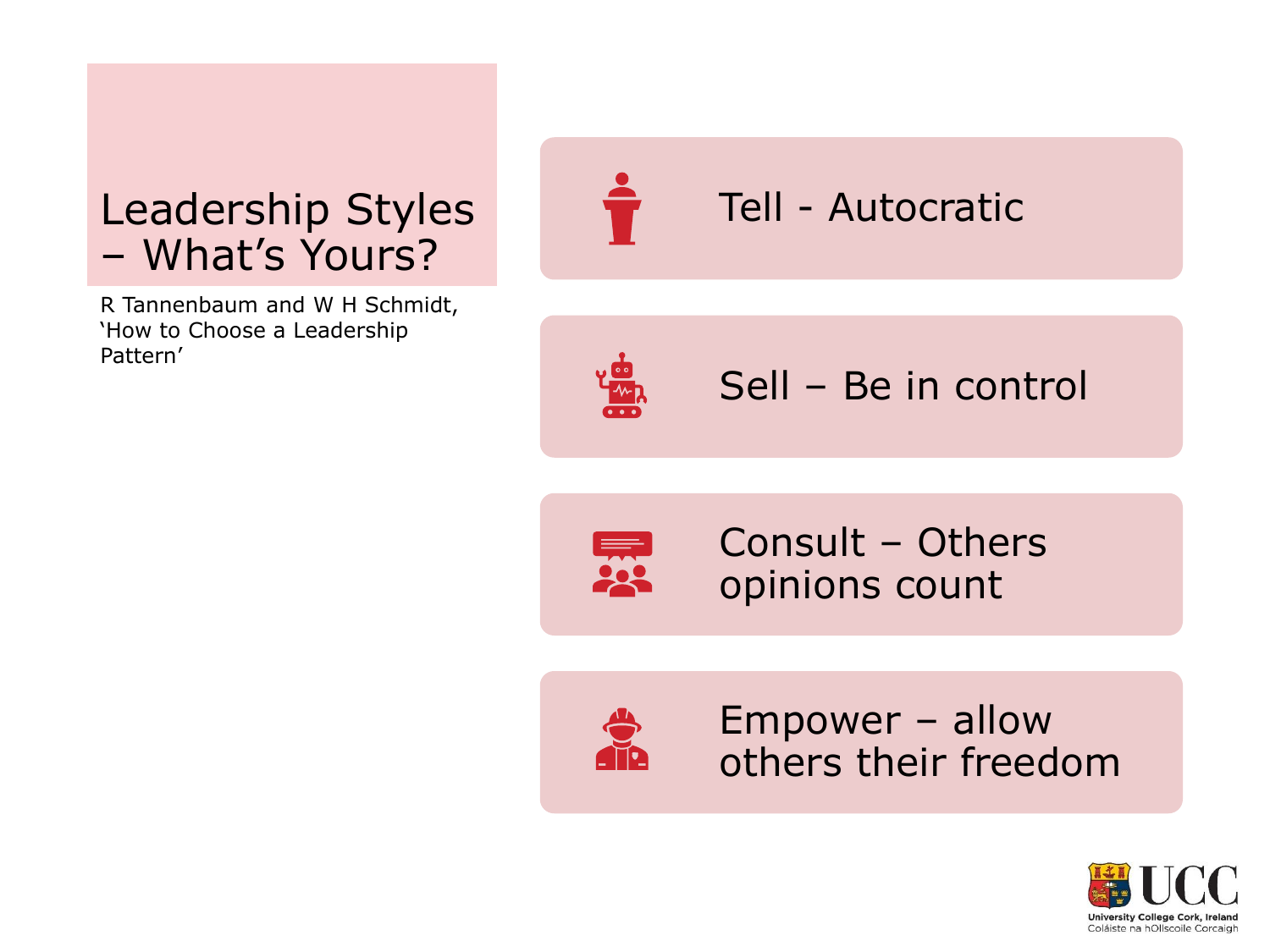- Servant Leadership
- Transactional Leadership
- Emotional Leadership
- Transformational Leadership

These are four major styles of leadership which apply well in educational settings. While each of these styles has its good points, there is a wide berth of variation, and in fact, transformational leadership is truly an amalgamation of the best attributes of the other three.

<https://www.theedadvocate.org/4-major-types-of-educational-leadership/>

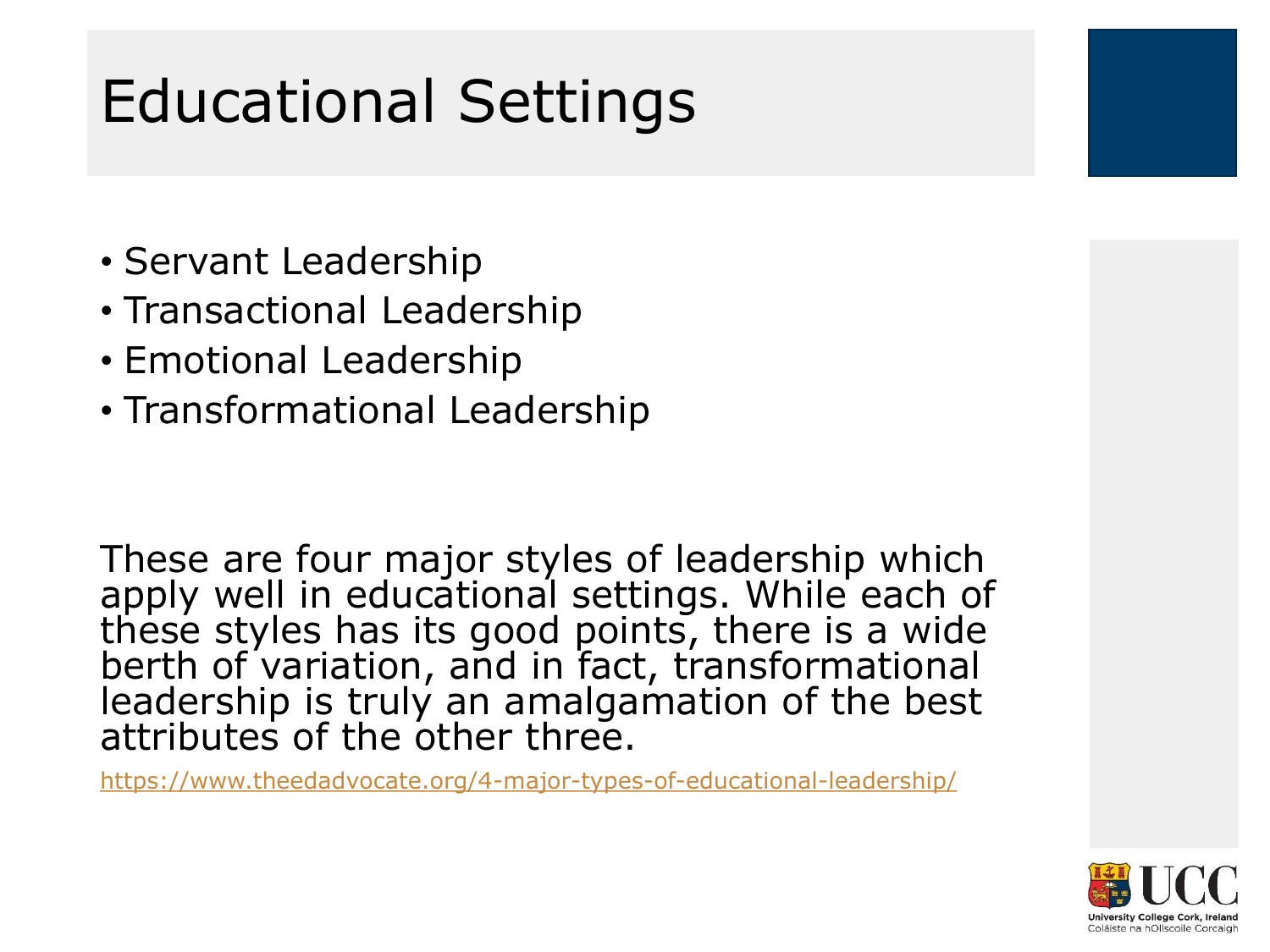#### **Servant Leadership**

• Servant Leadership takes the focus from the end goal to the people who are being led. There is no sense of self-interest on the part of the leader, who steps back and supports only the interests of the followers. Guidance, empowerment and a culture of trust are hallmarks of this style of leadership. A servant leader puts complete trust in the process and in his or her followers, assuming that those within the organization will align with its goal.

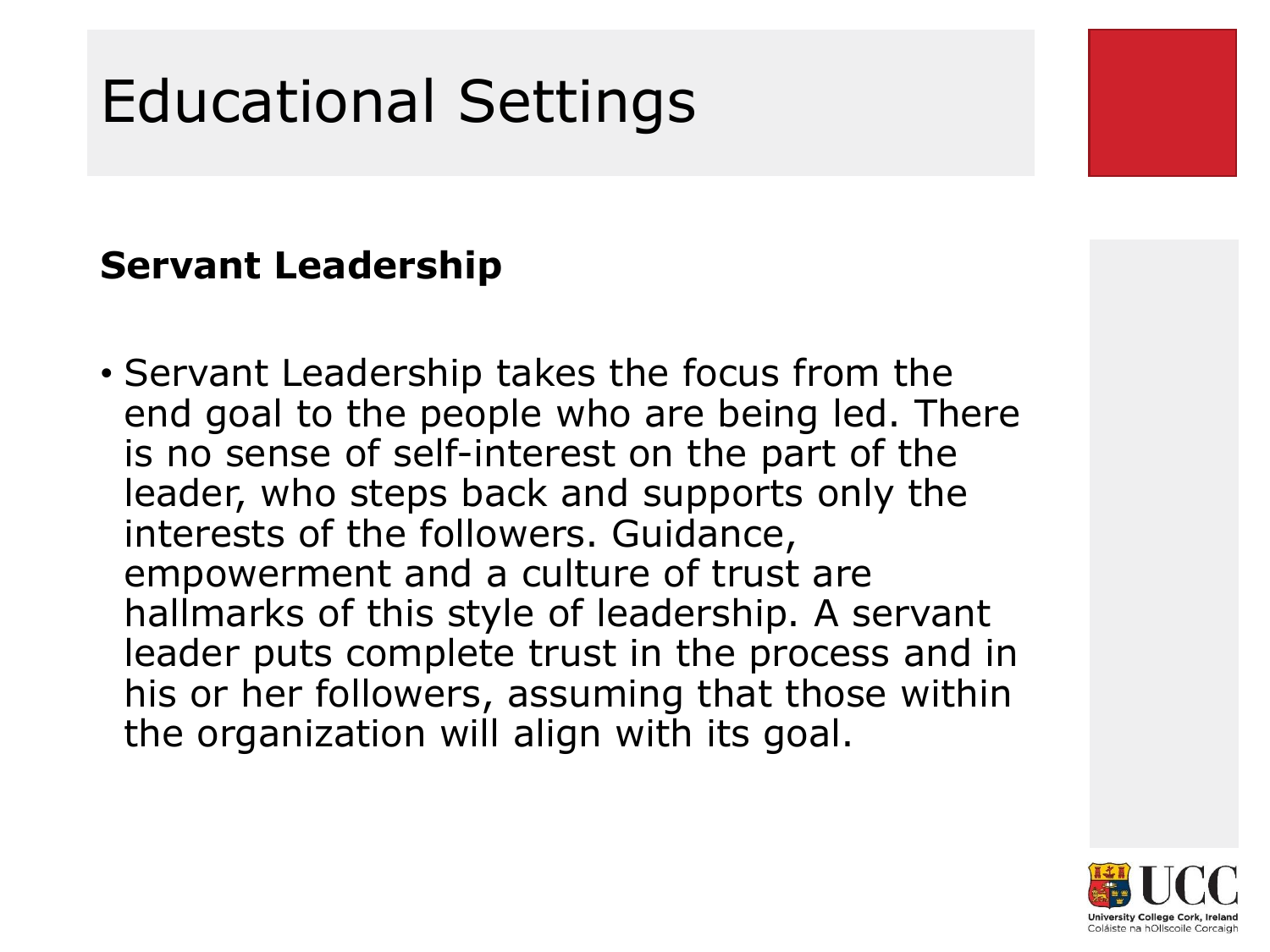#### **Transactional Leadership**

• Give and take is the hallmark of transactional leadership – it is indeed modelled just like a business transaction. Of course the employer/employee relationship is largely transactional as is. Employers need work done and employees do that work in exchange for money. That "quid pro quo" ("something for something") is the heart of the workplace, and everyone is generally happy with this arrangement, but it only works if everyone involved sees it that way.

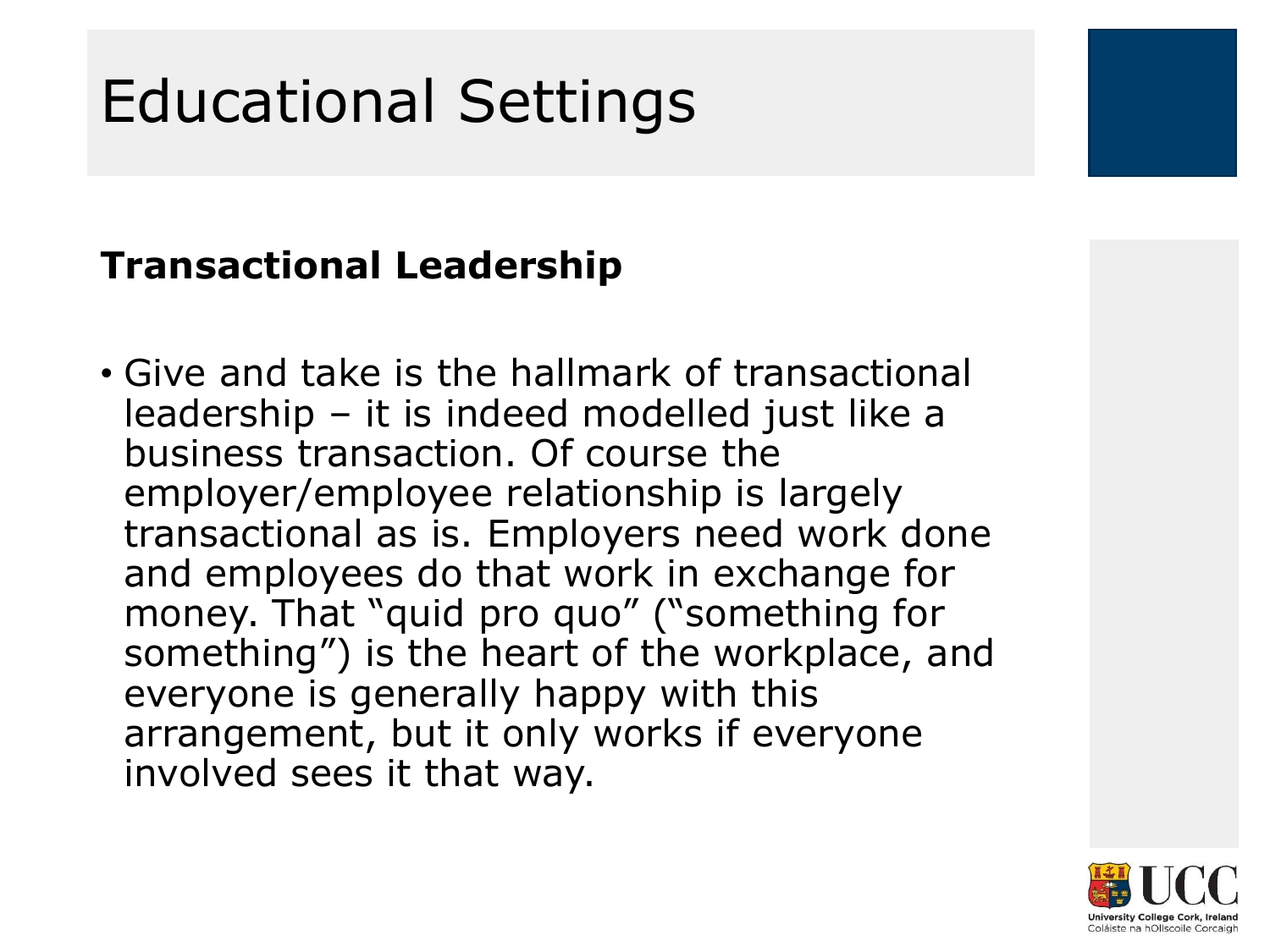#### **Emotional Leadership**

- Where transactional leadership was concerned primarily with the exchange of goods and services, emotional leadership is concerned with the feelings and motivations of followers.
- It takes the focus completely to the other side of the spectrum – demanding that leaders be emotionally intelligent themselves and then to motivate through the use of that emotional intelligence.

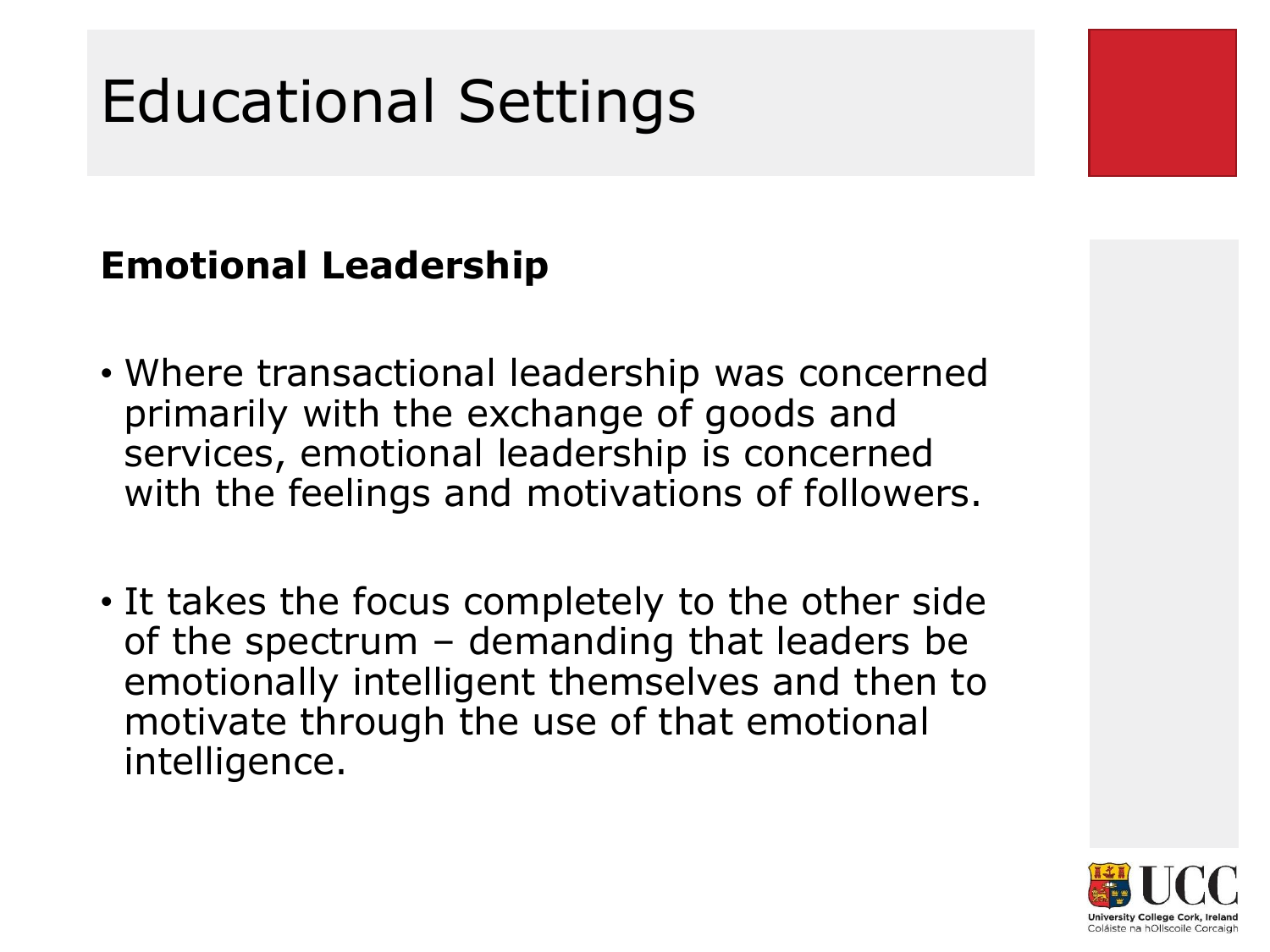#### **Transformational Leadership**

• Transformational leadership takes from each of the other kinds of leadership its best qualities and then uses those, along with a deep sense of shared purpose, to motivate subordinates. While the other forms of leadership focus on one singular aspect or another, transformational leadership takes a broad view of the issues surrounding leadership and then uses those as a driving force for meeting the overall goals of the organization.

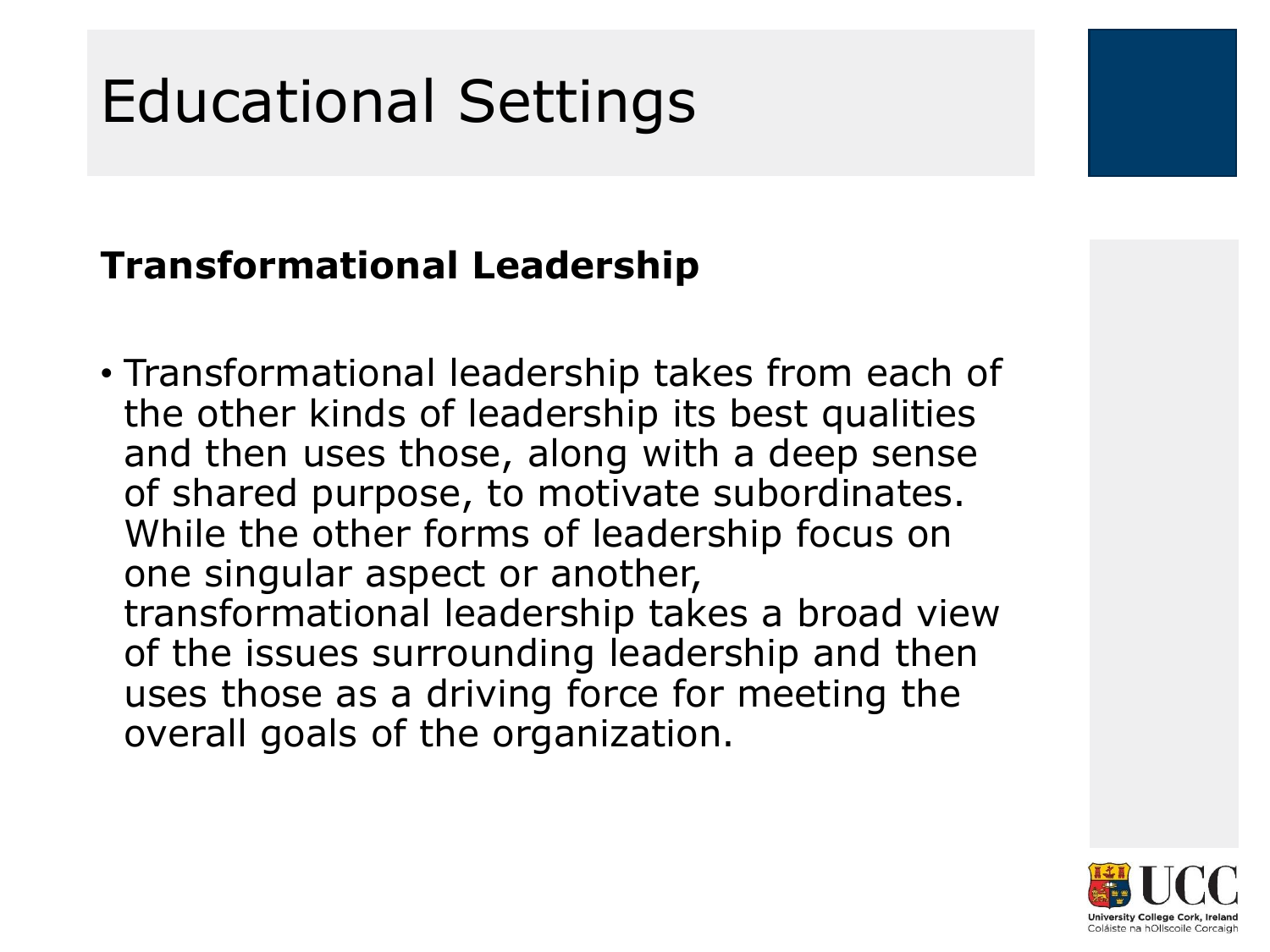#### **Transformational Leadership**

• For education/research in particular, transformational leadership offers the best of everything – from tapping into the emotions of workers to offering the compensatory core that is the case for all forms of business, to guiding from a place of support.

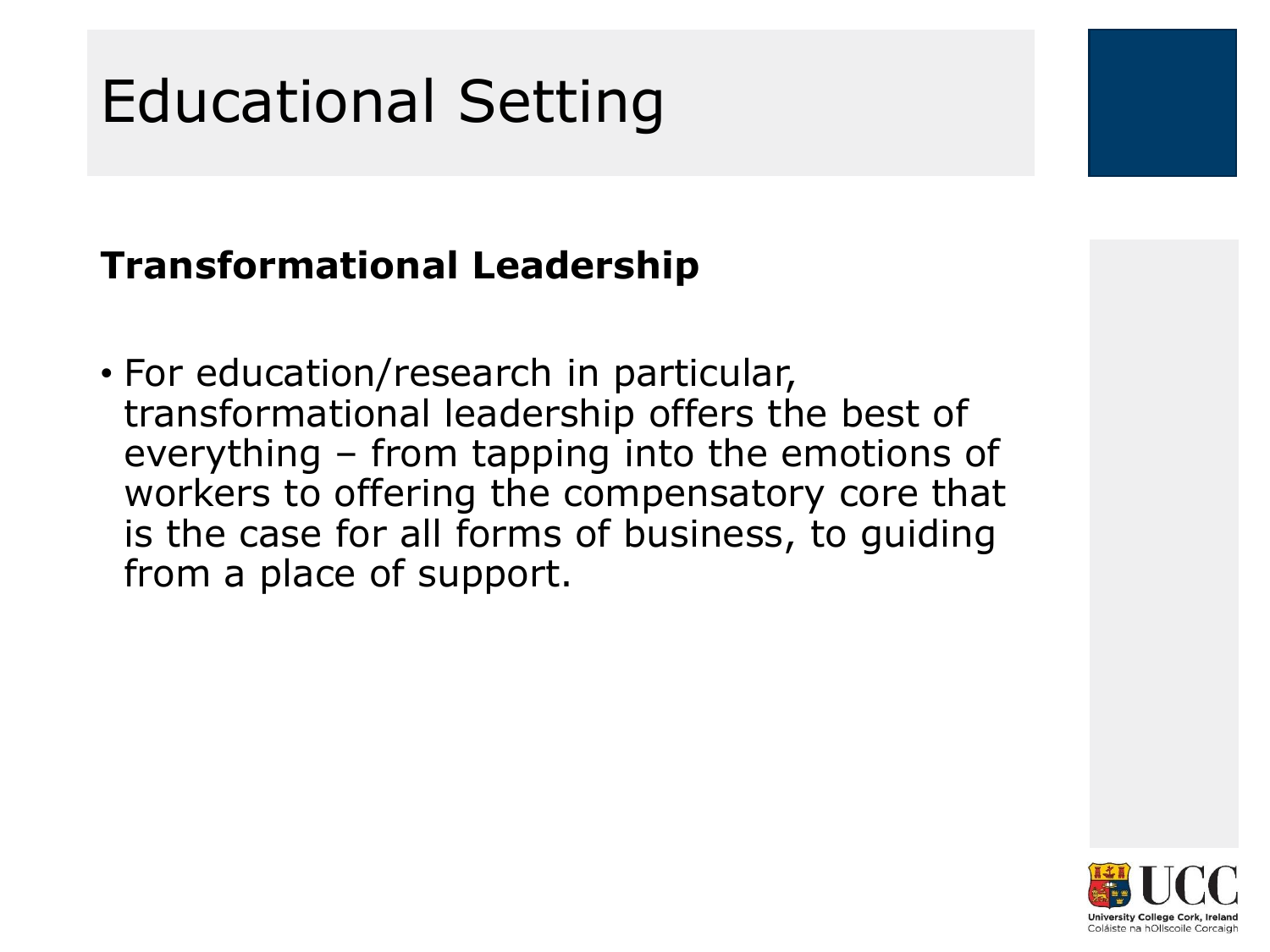### Leadership Style Daniel Goldman et al

Identified six effective leadership styles

• Pacesetting

"Do it my way"

- Commanding
- Visionary
- Affiliative
- Democratic
- **Coaching**

"Let's remind ourselves of the larger purpose"

"People first, task second"

"Do it because I say so"

"Let's work it out together"

"Let me help you develop"



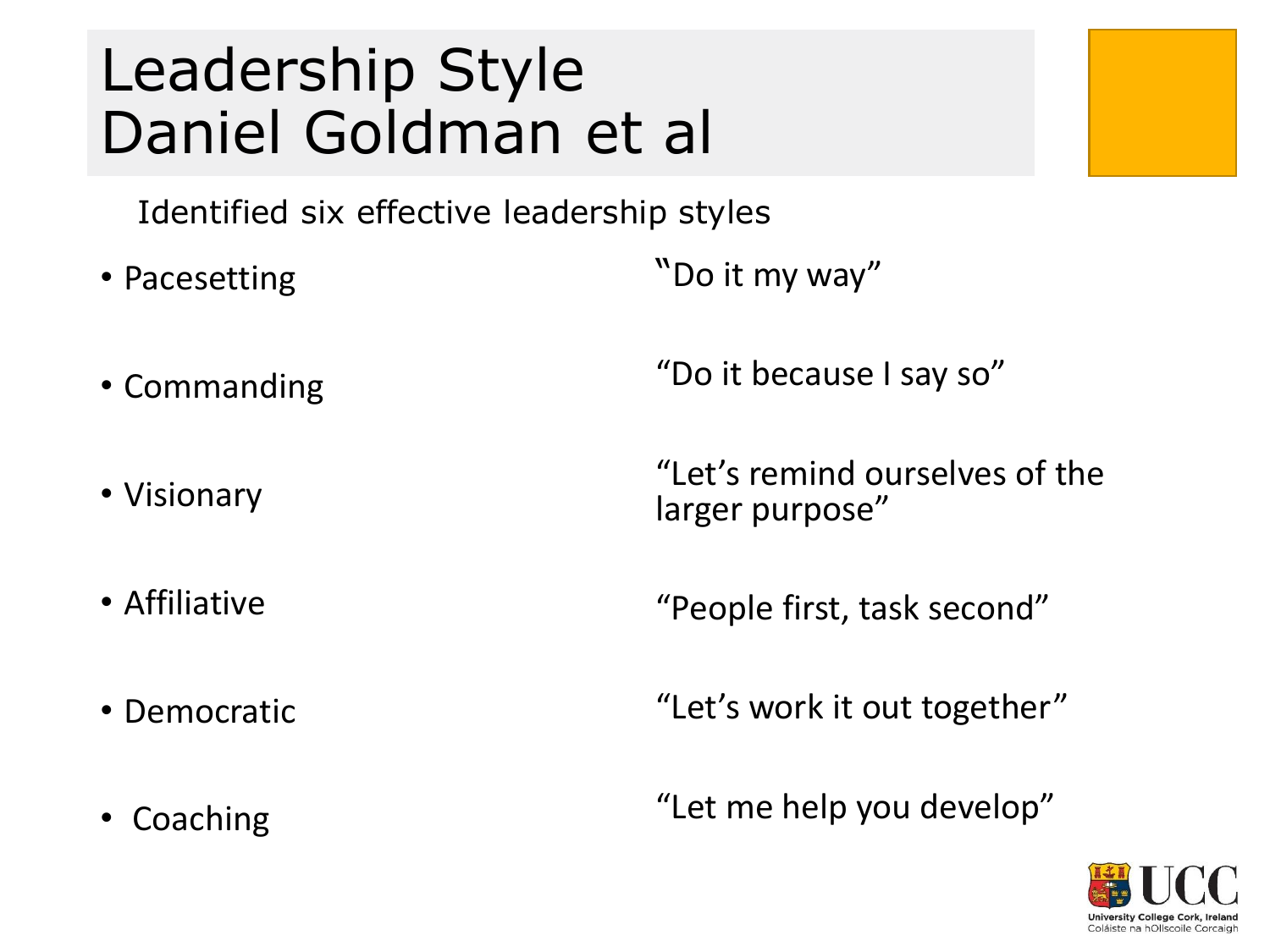#### Leadership Style





Typically, the best, most effective leaders act according to one or more of six distinct approaches to leadership and skilfully switch between the various styles depending on the situation.



Four of the six styles – visionary, coaching, affiliative and democratic – create the kind of resonance that boosts performance. Two others – pacesetting and commanding – […] should be applied with caution.

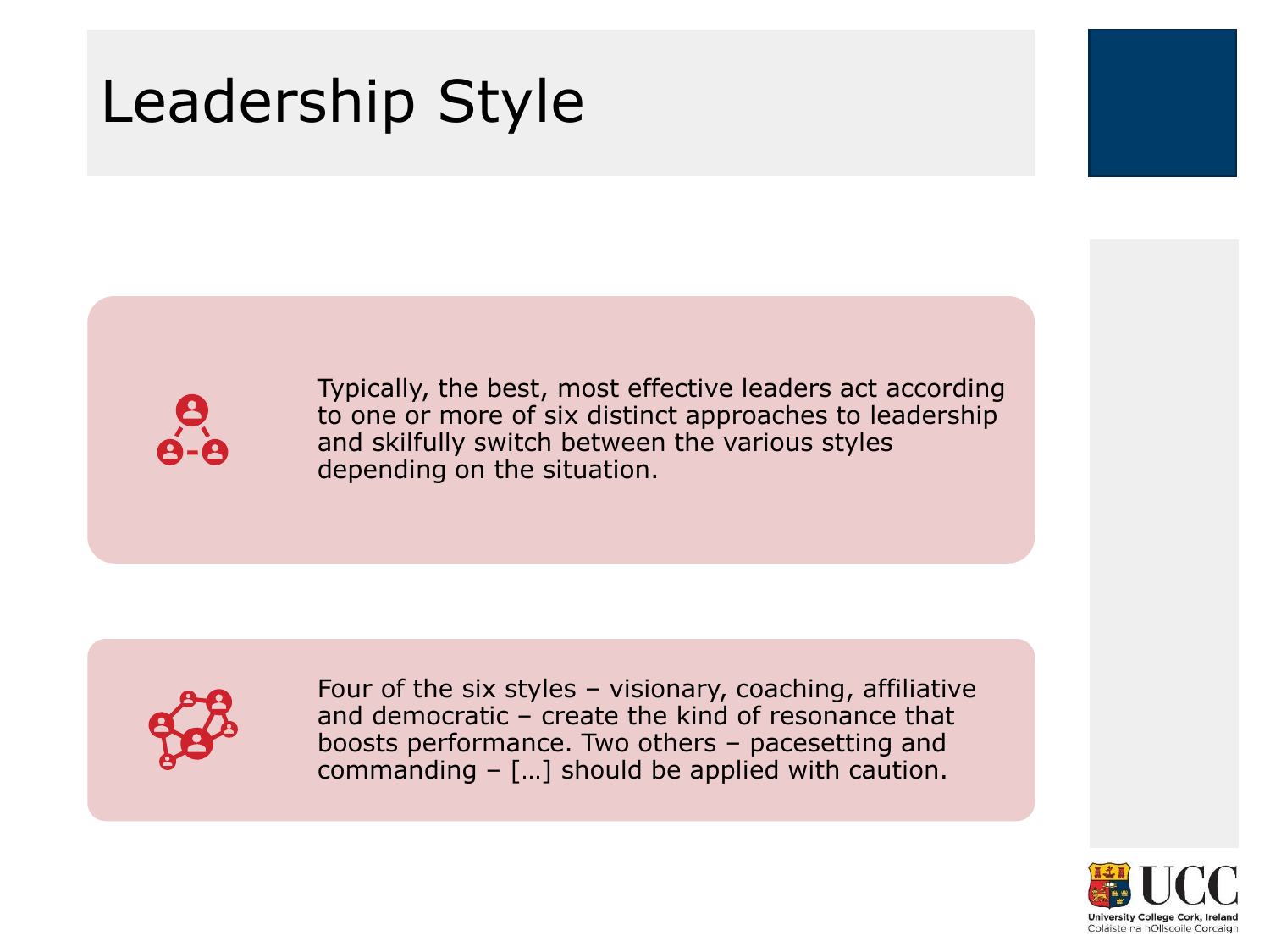#### What do followers look for in their leaders?

#### **Authenticity**

Followers want leaders who are extremely good at what they do, but who have not lost sight of where they have come from, or who they are.

#### **Significance**

Followers tend to respond to leaders who make them feel like their contributions matter.

#### **Community**

Followers also look for their leaders to create a sense of common purpose at work, and a desire within the group to relate and interact with each other.

#### **Excitement**

What followers really want is to get a buzz and feeling of excitement from their leader.

Goffee and Jones, 'The Art of Followership', *European Business Forum* (Summer 2006), p 24.

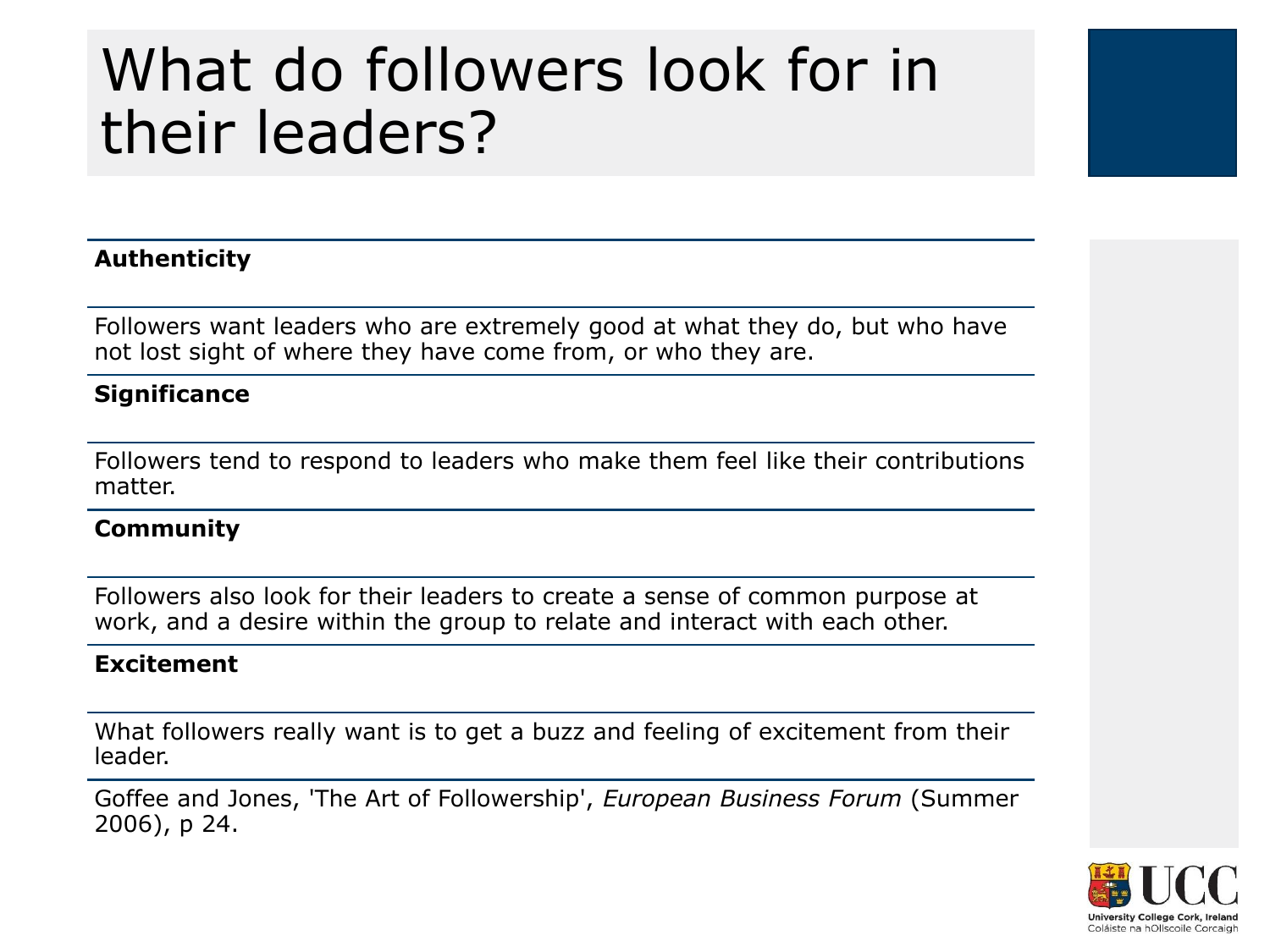### How to develop your leadership skills



Reflect and identify the skills that you need to lead effectively and create an action plan to develop these



Ask for feedback from work colleagues and your manager



Take opportunities to lead – in work, volunteering etc. and reflect and learn from this experience



Seek training, development and consider mentoring